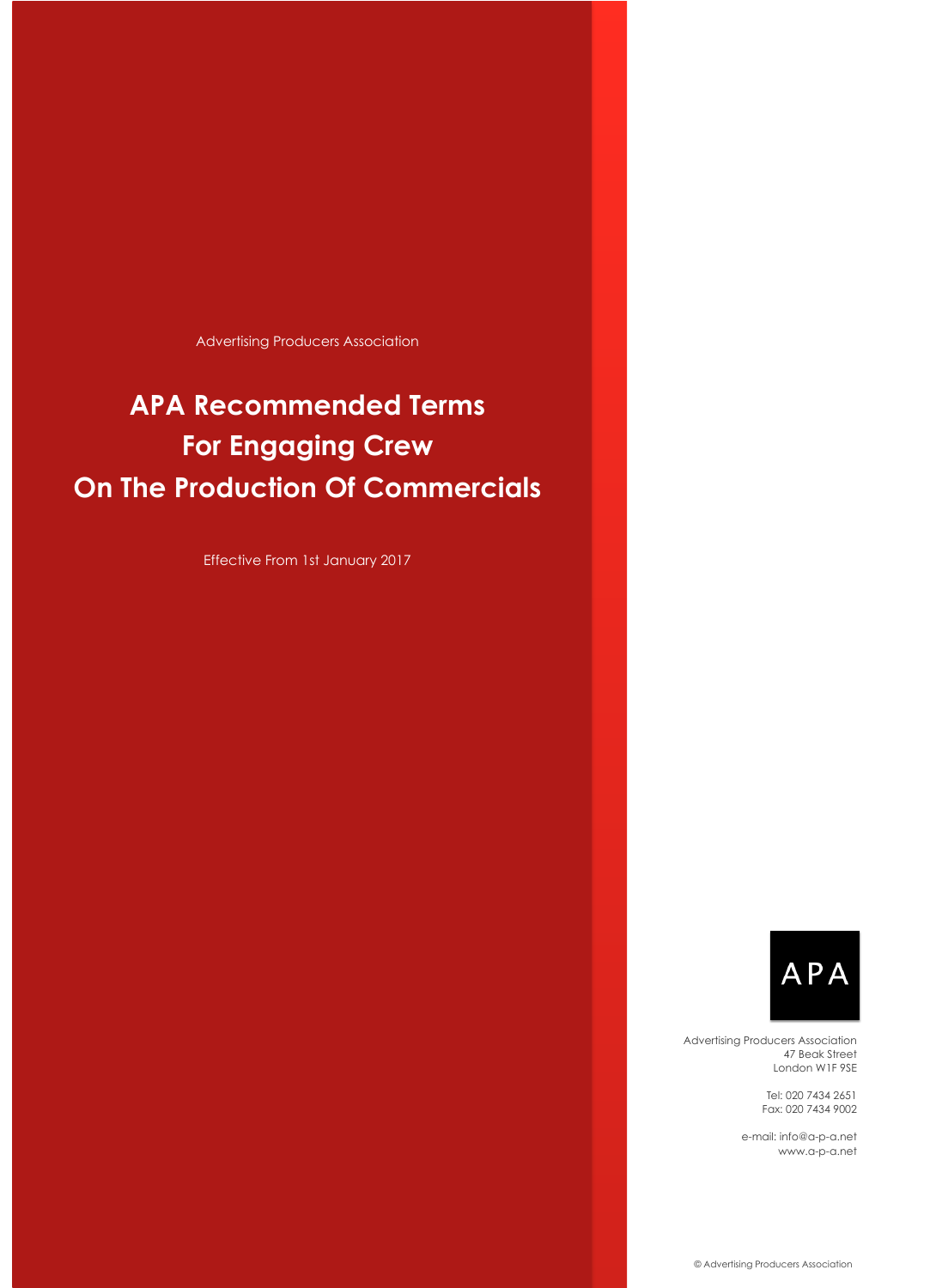| 1          | <b>Your Services</b>                                                       |
|------------|----------------------------------------------------------------------------|
| 2          | Day Types                                                                  |
| 2.1        | The Basic Working Day                                                      |
| 2.1.1      | Basic Working Day With Call Time Between 7am and 11am (Standard Call)      |
| 2.1.2      | Basic Working Day With Call Time Before 5am (Night Call)                   |
| 2.1.3      | Basic Working Day With Call Time Between 5am and 7am (Early Call)          |
| 2.1.4      | Basic Working Day With Call Time Between 11am and 5pm (Late Call)          |
| 2.1.5      | Basic Working Day With Call Time Between 5pm and 5pm (Night Call)          |
| 2.2        | <b>Continuous Working Day</b>                                              |
| 2.2.1      | Continuous Working Day With Call Time Between 7am and 11am (Standard Call) |
| 2.2.2      | Continuous Working Day With Call Time Before 5am (Night Call)              |
| 2.2.3      | Continuous Working Day With Call Time Between 5am and 7am (Early Call)     |
| 2.2.4      | Continuous Working Day With Call Time Between 11am and 5pm (Late Call)     |
| 2.2.5      | Continuous Working Day With Call Time Between 5pm and 5am (Night Call)     |
| 2.3        | Non-Shooting Day                                                           |
| 2.4        | Working on Sundays, Bank Holiday and Statutory Holiday                     |
| 3          | Travel                                                                     |
| 3.1        | <b>Travel Time</b>                                                         |
| 3.2        | <b>Travel Expenses</b>                                                     |
| 3.3        | Travel by Air                                                              |
| 4          | Overtime                                                                   |
| 4.1        | Overtime Monday - Saturday Grade I                                         |
| 4.2        | Overtime Monday - Saturday Grade II                                        |
| 4.3        | Overtime Monday - Saturday Grade III                                       |
| 4.4        | Overtime After Midnight                                                    |
| 4.5        | Overtime Rounding                                                          |
| 4.6        | Overtime on Sundays, Bank Holiday and Statutory Holiday                    |
| 5          | <b>Time Off The Clock</b>                                                  |
| 6          | <b>Breaks and Penalties</b>                                                |
| 6.1        | <b>Breakfast</b>                                                           |
| 6.2        | <b>First Break</b>                                                         |
| 6.3        | Second Break                                                               |
| 7          | <b>Cancellation Fees</b>                                                   |
| 8          | Insurance                                                                  |
| 9          | <b>Assignment of Services</b>                                              |
| 10         | <b>Holiday Pay</b>                                                         |
| 11         | <b>Force Majeure</b>                                                       |
| Appendix 1 | <b>Recommend Crew Rates</b>                                                |
| Appendix 2 | Force Majeure Defintion                                                    |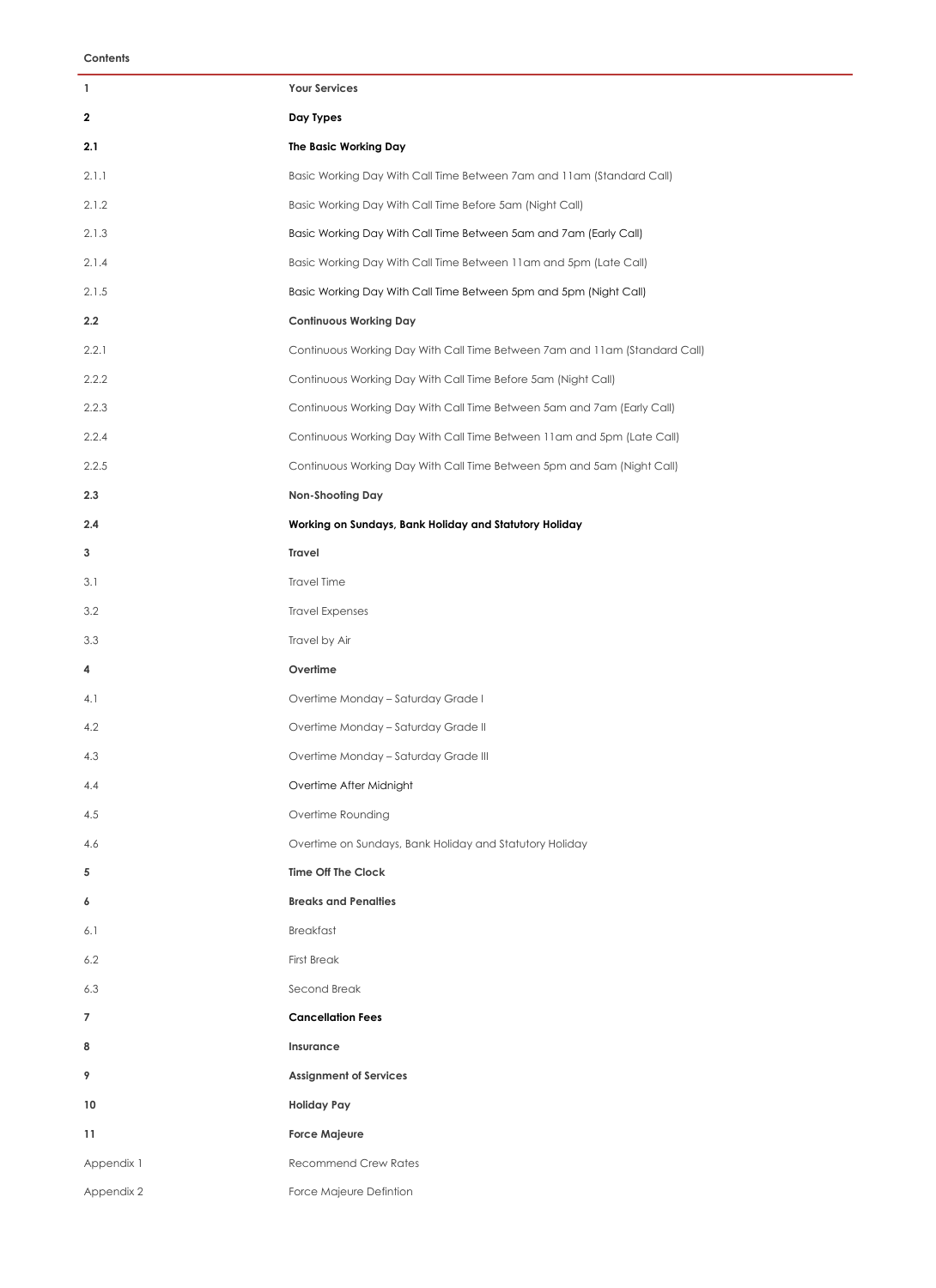#### **1 - YOUR SERVICES**

You will provide the services of your grade in consideration of which we agree to pay you such sum as we agree between us which shall be not less than the minimum and not more than the maximum for that grade set out in **Appendix 1** (your "basic daily rate") on weekdays and Saturdays, together with such additional payments as this agreement entitles you to.

We will pay invoices from crew with whom we contract direct within seven days of receipt. You agree that such services will be of a good professional standard consistent with what we might reasonably expect to receive from a person employed on your grade.

You agree to treat all information you obtain as a result of your engagement as confidential and that the copyright in anything you create pursuant to your engagement is assigned to us by way of future assignment. You waive all moral rights in respect of such work.

## **2 - DAY TYPES**

N.B. **Unit Call** is a call time when the day officially starts however some departments may commence work prior to the unit call; a **department call**. A **department call time** is when the whole of the department starts, not an individual e.g. generator driver that may have to collect equipment earlier. (All references to call time through out the document are references to the department call times).

| Crew Example | Basic Daily Rate<br>$(10+1$ hours day)<br><b>BDR</b> | <b>Basic Hourly Rate</b><br><b>BHR</b>        | Double Hourly<br>Rate<br>2xBHR  | <b>Triple Hourly Rate</b><br>3xBHR     | <b>Standard Hourly Overtime</b><br>(hours worked beyond the BDR's 11 hours)<br>OT                             |
|--------------|------------------------------------------------------|-----------------------------------------------|---------------------------------|----------------------------------------|---------------------------------------------------------------------------------------------------------------|
|              | as per Appendix 1                                    | equals 1/10 of the<br><b>Basic Daily Rate</b> | equals Basic<br>Hourly Rate x 2 | equals Basic<br>Hourly Rate $\times$ 3 | equals Basic Hourly Rate x OT Coefficient (x1, x1.25, x1.5, as<br>per OT Grades outlined in 4 and Appendix 1) |
| 1st AC       | £44]                                                 | £44                                           | £88                             | £132                                   | £55                                                                                                           |

## **2.1 - THE BASIC WORKING DAY**

The Basic Working Day includes 11 hours in total (10 working hours and 1 hour for lunch). You will be notified by the production company of the call time and where you should attend and you will attend at that time and place.

#### **2.1.1 - Basic Working Day With Call Time Between 7 a.m. and 11 a.m. (Standard Call)**

If your call time is **between 7 a.m. and 11 a.m.**, this is considered as a standard call. The basic working day starts at the call time and includes 11 hours in total, 10 working hours and one hour for lunch. Overtime applies after 11 hours. We will notify you of the call time and where you should attend and you will attend at that time and place.

| Day  | $0500 -$<br>0600 | 0600<br>0700 | 0700 -<br>0800 | 0800 -<br>0900          | $0900 -$<br>1000 | $1000 -$<br>1100 | $1100 -$<br>1200 | $1200 -$<br>1300 | $1300 -$<br>1400 | $1400 -$<br>1500 | $1500 -$<br>1600 | $1600 -$<br>1700 | $1700 -$<br>1800 | $1800 -$<br>1900 | $1900 -$<br>2000 | 2000<br>2100 | $2100 -$<br>2200 | $2200 -$<br>2300 | $2300 -$<br>2400 | $0000 -$<br>0100 |
|------|------------------|--------------|----------------|-------------------------|------------------|------------------|------------------|------------------|------------------|------------------|------------------|------------------|------------------|------------------|------------------|--------------|------------------|------------------|------------------|------------------|
| Hrs  |                  |              |                |                         |                  |                  |                  | O                |                  |                  |                  | 10               | 11.              | ∠                |                  |              | ΙJ               | 6                |                  | 18               |
| Rate |                  |              |                | <b>BASIC DAILY RATE</b> |                  |                  |                  |                  |                  |                  |                  |                  |                  | OT               | OT               | $\sim$       | O1               | ОT               | OT               | 3xBHR            |

*Standard Call Example: Call time: 0800, Wrap: 2200 , Day Length: 14 hrs* 

| Crew Example                | <b>Basic Daily Rate</b><br>$(10+1)$ hrs | <b>BHR</b> | Overtime Coefficient<br>(depending on<br>Grade, please see 4) | OT (BHR x<br>Coefficient) | Charge Breakdown:<br>0800 - 1900 (BDR)<br>1900 – 2200 (OT) | Total to Invoice |
|-----------------------------|-----------------------------------------|------------|---------------------------------------------------------------|---------------------------|------------------------------------------------------------|------------------|
| <b>Construction Manager</b> | £420                                    | £42        | 1.25                                                          | £53                       | $1 \times £420$<br>$3 \times £53$                          | £579             |

## **2.1.2 - Basic Working Day With Call Time Before 5 a.m. (Night Call AKA Night Shoot)**

If the call time is **before 5 a.m**., this call is considered as a **night call** and **night shoot** rule applies; you will be paid at **double basic hourly rate** for every hour worked; from call time to wrap, with a minimum call of ten hours. We will notify you of the call time and where you should attend and you will attend at that time and place.

If night shoot call time is on **Saturday**, Monday-Friday night shoot rule applies throughout the engagement even though the engagement goes into Sunday. If the night shoot call time is on **Sunday**, Monday-Friday night shoot rule applies throughout the engagement; you will be paid double your basic hourly rate for all hours worked with a minimum of ten hours throughout the engagement. There is no such thing as 'double-double' rate.

| Day  | 0200<br>0300 | $0300 -$<br>0400 | $0400 -$<br>0500 | $0500 -$<br>0600 | 0600 -<br>0700 | 0700<br>0800 | 0800 -<br>0900 | 0900 -<br>1000 | $1000 -$<br>1100 | $1100 -$<br>1200 | $1200 -$<br>1300 | $1300 -$<br>1400 | $1400 -$<br>1500 | $1500 -$<br>1600 | $1600 -$<br>1700 | 1700 -<br>1800 | 1800<br>1900 | $1900 -$<br>2000 | $2000 -$<br>2100 | $2100 -$<br>2200 |
|------|--------------|------------------|------------------|------------------|----------------|--------------|----------------|----------------|------------------|------------------|------------------|------------------|------------------|------------------|------------------|----------------|--------------|------------------|------------------|------------------|
| Hrs  |              |                  |                  |                  |                |              |                |                |                  |                  |                  |                  |                  |                  |                  |                |              | 18               |                  |                  |
| Rate | 2xBHR        | 2xBHR            | 2xBHR            | 2xBHR            | 2xBHR          | 2xBHR        | 2xBHR          | 2xBHR          | 2xBHR            | 2xBHR            | 2xBHR            | 2xBHR            | 2xBHR            | 2xBHR            | 2xBHR            | 2xBHR          | 2xBHR        | 2xBHR            | 2xBHR            | 2xBHR            |

*Night Call Example: Call time: 0200, Wrap: 1500 , Day Length: 13 hrs (Includes 1 unpaid hour for lunch)*

| Crew Example         | <b>Basic Daily Rate</b><br>$(10+1)$ hrs | <b>BHR</b> | 2xBHR | Charge Breakdown:<br>0200 - 1500 (2xBHR) - 1 hr<br>for lunch | Total to Invoice |
|----------------------|-----------------------------------------|------------|-------|--------------------------------------------------------------|------------------|
| Construction Manager | £420                                    | £42        | £84   | $12 \times £84$                                              | £1,008           |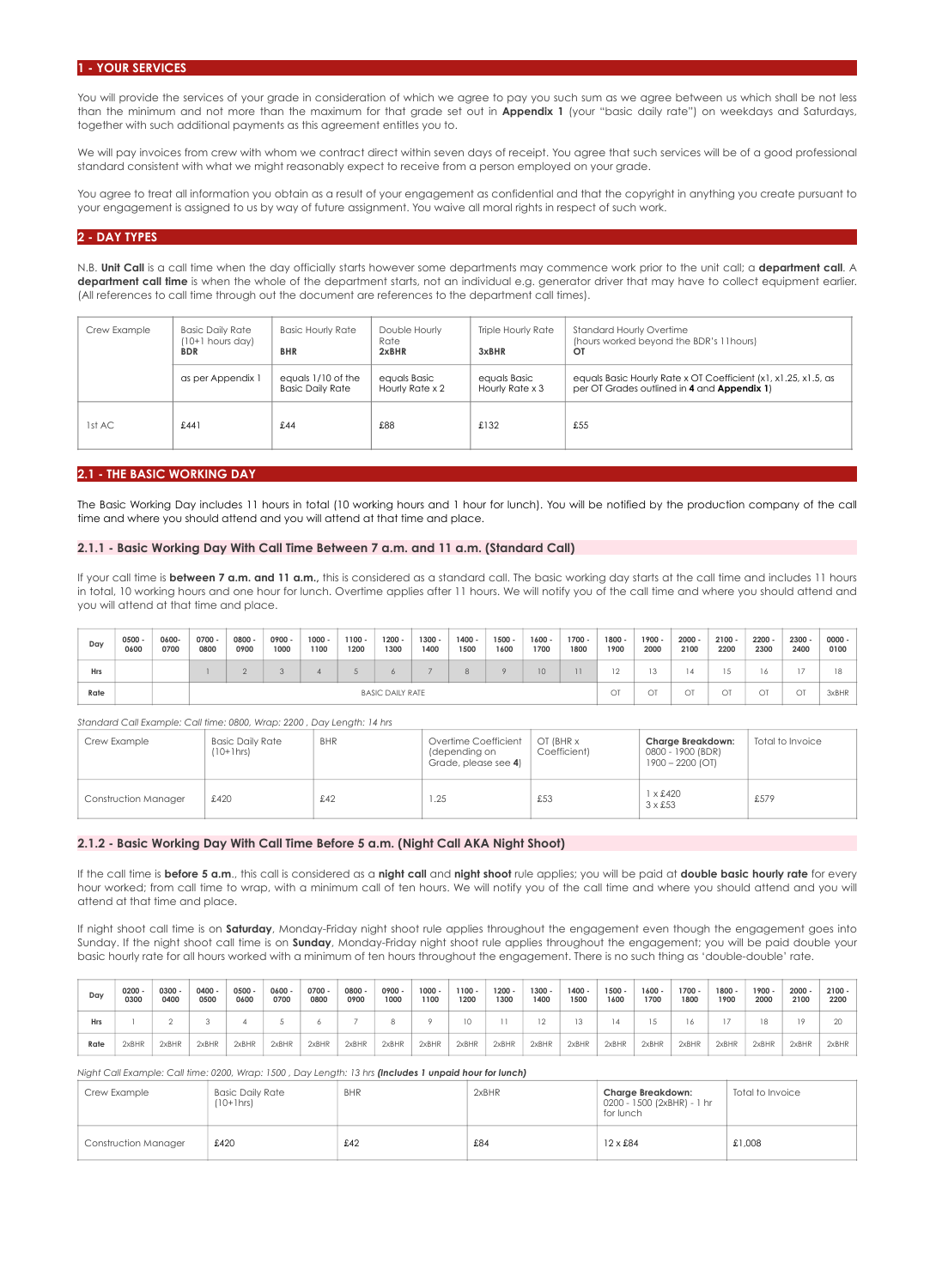## **2.1.3 - Basic Working Day With Call Time Between 5 a.m. and 7 a.m. (Early Call)**

If your call time is **between 5 a.m. and 7 a.m.**, your basic work day starts at the call time and we will pay you at your overtime rate for hours worked between 5 a.m. and 7 a.m. The rest of the day will be charged as basic working day (calculated from a call time). Early call rule applies on all days throughout a week, Monday to Sunday. Overtime will start 11 hours after a call time. We will notify you of the call time and where you should attend and you will attend at that time and place.

| Day        | $0500 -$<br>0600 | 0600-<br>0700 | $0700 -$<br>0800 | 0800 -<br>0900          | $0900 -$<br>1000 | $1000 -$<br>1100 | $1100 -$<br>1200 | 1200<br>1300 | $1300 -$<br>1400 | 1400 -<br>1500 | $1500 -$<br>1600 | $1600 -$<br>1700 | $1700 -$<br>1800 | $1800 -$<br>1900 | $1900 -$<br>2000 | 2000<br>2100 | $2100 -$<br>2200 | $2200 -$<br>2300 | $2300 -$<br>2400 | $0000 -$<br>0100 |
|------------|------------------|---------------|------------------|-------------------------|------------------|------------------|------------------|--------------|------------------|----------------|------------------|------------------|------------------|------------------|------------------|--------------|------------------|------------------|------------------|------------------|
| <b>Hrs</b> |                  |               |                  |                         |                  |                  |                  | 8            | ິ                | 10             |                  |                  | 13               |                  |                  |              |                  | I.R              |                  | 20               |
| Rate       | OT               | OT            |                  | <b>BASIC DAILY RATE</b> |                  |                  |                  |              |                  |                |                  | OT               | OT               | OT               | OT               | $\sim$ T     | O1               | ОT               | OT               | 3xBHR            |

#### *Early Call Example: Call time: 0500, Wrap: 1900 , Day Length: 14 hrs (counting from 0500 but between 0500 - 0700 OT rate).*

| Crew Example                | <b>Basic Daily Rate</b><br>$(10+1)$ hrs | <b>BHR</b> | Overtime Coefficient<br>(depending on<br>Grade, please see 4) | OT (BHR x<br>Coefficient) | Charge Breakdown:<br>$0500 - 0700$ (OT)<br>0500 - 1600 (BDR)<br>$1600 - 1900$ (OT) | Total to Invoice |
|-----------------------------|-----------------------------------------|------------|---------------------------------------------------------------|---------------------------|------------------------------------------------------------------------------------|------------------|
| <b>Construction Manager</b> | £420                                    | £42        | .25                                                           | £53                       | $2 \times £53$<br>$1 \times £420$<br>$3 \times £53$                                | £685             |

Note: an individual who commences work earlier than 5am (e.g a genny driver), is paid at their overtime rate for work prior to their department call time and their basic working day starts at their department's call time. Such an individual who commences work earlier than 5am is paid at their triple hourly rate for the time they work up until 5am and at their overtime rate from 5am until the until the department call.

#### **2.1.4 - Basic Working Day With Call Time Between 11 a.m. - 5 p.m. (Late Call)**

If your call time is **between 11 a.m. and 5 p.m.,** this is considered as a late call. No matter when the call time is being given, the basic working day starts at 11 a.m. and includes 11 hours in total - 10 working hours and one hour for lunch. Overtime applies after 11 hours. We will notify you of the call time and where you should attend and you will attend at that time and place.

| Day  | $1100 -$<br>1200        | $1200 -$<br>1300 | $1300 -$<br>1400 | $1400 -$<br>1500 | $1500 -$<br>1600 | $1600 -$<br>1700 | $1700 -$<br>1800 | $1800 -$<br>1900 | $1900 -$<br>2000 | $2000 -$<br>2100 | $2100 -$<br>2200 | $2200 -$<br>2300 | $2300 -$<br>2400 | $0000 -$<br>0100 | $0100 -$<br>0200 | $0200 -$<br>0300 | $0300 -$<br>0400 | $0400 -$<br>0500 | $0500 -$<br>0600 | 0600 -<br>0700 |
|------|-------------------------|------------------|------------------|------------------|------------------|------------------|------------------|------------------|------------------|------------------|------------------|------------------|------------------|------------------|------------------|------------------|------------------|------------------|------------------|----------------|
| Hrs  |                         |                  |                  |                  |                  |                  |                  | 8                | $\circ$          | 10               |                  |                  | 13               | 4                |                  |                  |                  | '8               |                  | 20             |
| Rate | <b>BASIC DAILY RATE</b> |                  |                  |                  |                  |                  |                  |                  |                  |                  |                  | OT               | OT               | 3xBHR            | 3xBHR            | 3xBHR            | 3xBHR            | 3xBHR            | 3xBHR            | 3xBHR          |

Late Call Example: Call time: 1300, Wrap: 2300, Day Length: 12 hrs (counting from 1100)

| Crew Example                | Basic Daily Rate<br>$(10+1)$ hrs | <b>BHR</b> | Overtime Coefficient<br>(depending on<br>Grade, please see 4) | OT (BHR x<br>Coefficient) | Charge Breakdown:<br>1100 - 2200 (BDR)<br>2200 - 2300 (OT) | Total to Invoice |
|-----------------------------|----------------------------------|------------|---------------------------------------------------------------|---------------------------|------------------------------------------------------------|------------------|
| <b>Construction Manager</b> | £420                             | £42        | 1.25                                                          | £53                       | x £420<br>x £53                                            | £473             |

## **2.1.5 - Basic Working Day With Call Time Between 5 p.m. and 5 a.m. (Night Call AKA Night Shoot)**

All work commencing between **5 p.m. and 5 a.m.** is considered as **night work** and you will be paid **double your basic hourly rate** for all hours worked with a minimum call of ten hours. Breaks apply the same way as on a standard day shoot (i.e. first and second break). No overtime or 'triple time after midnight' rate applies, the rate stays the same throughout the whole engagement; from call time to wrap. We will notify you of the call time and where you should attend and you will attend at that time and place.

N.B. Going past 5am (next day) is not considered as a new day engagement, you continue to be paid at double your basic hourly rate for all hours worked until the end of that day.

For night shoot with **call time at or from 5 p.m. on Saturday** we will pay you two times your basic hourly rate for all hours worked on that day with a minimum call of ten hours, the rate remains the same even though the engagement goes into Sunday. For night shoot with **call time at or from 5 p.m. on Sunday** we will pay you two times your basic hourly rate for all hours worked on that day with a minimum call of ten hours. There is no such thing as 'double-double' rate for a night shoot on Sunday.

| Dav |      | $1700 -$<br>1800 | $1800 -$<br>1900 | $1900 -$<br>2000 | $2000 -$<br>2100 | $2100 -$<br>2200 | $2200 -$<br>2300 | $2300 -$<br>2400 | 0000<br>0100 | $0100 -$<br>0200 | $0200 -$<br>0300 | $0300 -$<br>0400 | $0400 -$<br>0500 | $0500 -$<br>0600 | $0600 -$<br>0700 | $0700 -$<br>0800 | 0800<br>0900 | 0900 -<br>1000 | $1000 -$<br>1100 | $1100 -$<br>1200 | $1200 -$<br>1300 |
|-----|------|------------------|------------------|------------------|------------------|------------------|------------------|------------------|--------------|------------------|------------------|------------------|------------------|------------------|------------------|------------------|--------------|----------------|------------------|------------------|------------------|
| Hrs |      |                  |                  |                  |                  |                  |                  |                  |              |                  |                  |                  |                  | 13               |                  |                  |              |                |                  |                  |                  |
|     | Rate | 2xBHR            | 2xBHR            | 2xBHR            | 2xBHR            | 2xBHR            | 2xBHR            | 2xBHR            | 2xBHR        | 2xBHR            | 2xBHR            | 2xBHR            | 2xBHR            | 2xBHR            | 2xBHR            | 2xBHR            | 2xBHR        | 2xBHR          | 2xBHR            | 2xBHR            | 2xBHR            |

#### *Night Call Example: Call time: 1800, Wrap: 0500 , Day Length: 11 hours (Includes 1 unpaid hour for lunch)*

| Crew Example         | <b>Basic Daily Rate</b><br>$(10+1)$ hrs | <b>BHR</b> | 2xBHR | Charge Breakdown:<br>1800 - 0500 (2xBHR) - 1 hr<br>for lunch | Total to Invoice |
|----------------------|-----------------------------------------|------------|-------|--------------------------------------------------------------|------------------|
| Construction Manager | £420                                    | £42        | £84   | $10 \times £84$                                              | £840             |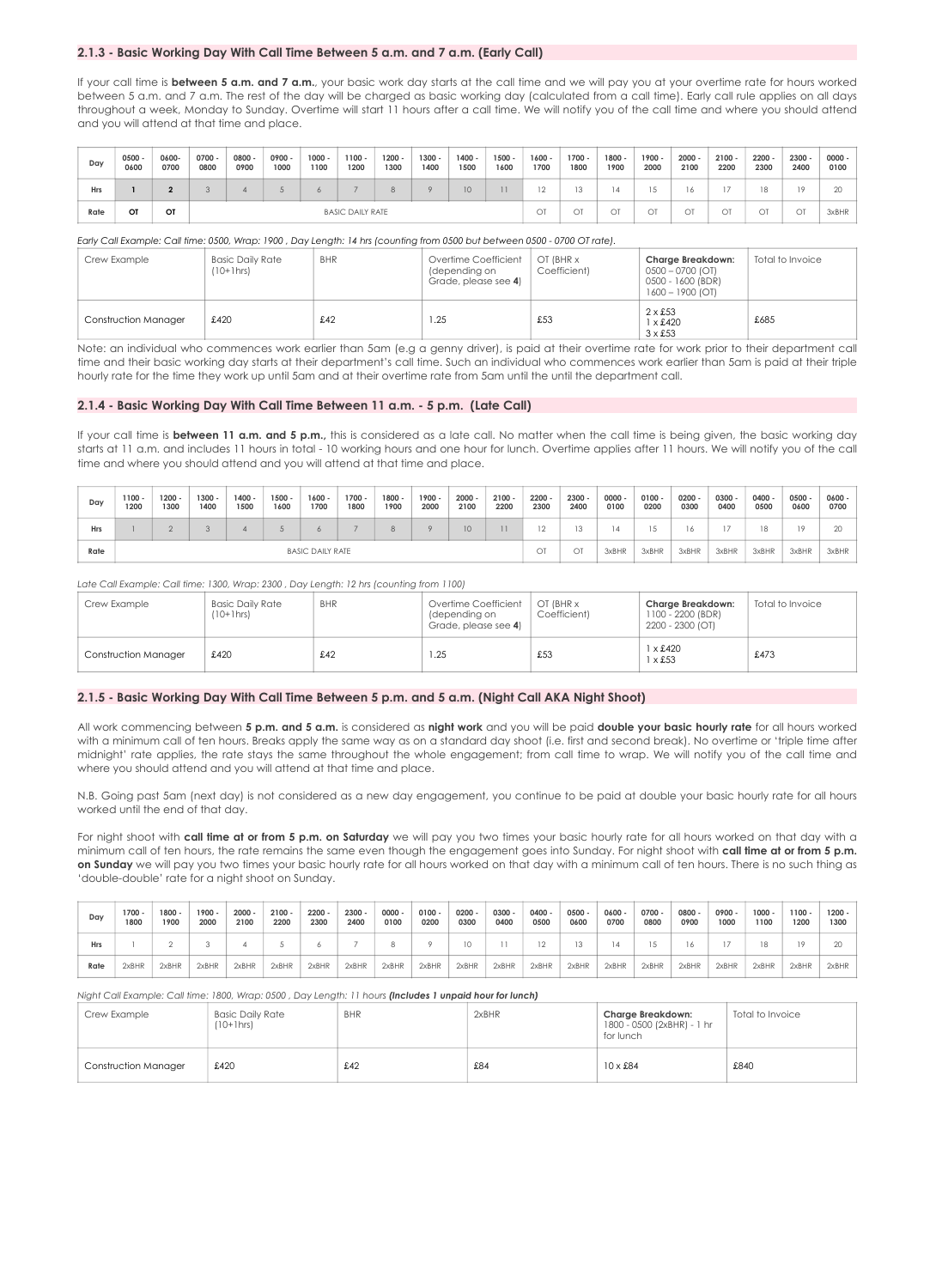#### **2.2 - CONTINUOUS WORKING DAY**

**Continuous Working Day** is any day on which you work for a **continuous period** (no breaks) of **9 hours**. The Continuous Working Day's standard call time is between 7 a.m. the earliest and at 11 a.m. the latest. We will provide you with food and beverages at an appropriate time during the Continuous Working Day. Overtime will apply after **9 hours** from the call time. We will notify you of the call time and where you should attend and you will attend at that time and place.

After the nine hour continuous working day crew are entitled to a **30 minute break**. If you are not given the 30 mins break, you will be paid 30 mins at your basic hourly rate as compensation. There will be a **further 30 minutes break** after 12 1/2 hours from the call time (and the same rule will apply if that break is not given). These breaks can't be delayed (i.e. if not given at appropriate time, then the missed break penalty is payable).

*Example of the break applied: Call time: 0900, Wrap: 2300 on Continuous Working Day Basis (14 hrs day)*

| Crew Example                            | <b>Basic Daily Rate</b><br>$(9 \text{ hrs})$ | <b>BHR</b> | Overtime Coefficient<br>(depending on<br>Grade, please see 4) | $\bigcirc$ | Penalty if 30 mins<br>break is not given | Charge Breakdown:<br>0900 - 1800 (BDR)<br>1800 - 2300 (OT) | Total to Invoice |
|-----------------------------------------|----------------------------------------------|------------|---------------------------------------------------------------|------------|------------------------------------------|------------------------------------------------------------|------------------|
| Construction Mngr.<br>(break given)     | £420                                         | £42        | 1.25                                                          | £53        | £21                                      | $1 \times £420$<br>$5 \times £53$                          | £685             |
| Construction Mngr.<br>(break not given) | £420                                         | £42        | 1.25                                                          | £53        | £21                                      | $1 \times £420$<br>$5 \times £53$<br>$2 \times £21$        | £727             |

#### **2.2.1 - Continuous Working Day With Call Time Between 7 a.m and 11 a.m (Standard Call)**

The Continuous Working Day's standard call time is **between 7 a.m. the earliest** and **11 a.m. the latest**. The basic continuous working day starts at the call time and includes **9 hours** in total. Overtime will apply after 9 hours from the call time. We will notify you of the call time and where you should attend and you will attend at that time and place.

After the nine hour continuous working day crew are entitled to a **30 minute break**. If you are not given the 30 mins break, you will be paid 30 mins at your basic hourly rate as compensation. There will be a **further 30 minutes break** after 12 1/2 hours from the call time (and the same rule will apply if that break is not given). These breaks can't be delayed (i.e. if not given at appropriate time, then the missed break penalty is payable).

| Day  | 0500<br>0600 | 0600-<br>0700 | $0700 -$<br>0800 | $0800 -$<br>0900        | $0900 -$<br>1000 | $1000 -$<br>1100 | $1100 -$<br>1200 | $1200 -$<br>1300 | $1300 -$<br>1400 | 1400 -<br>1500 | $1500 -$<br>1600 | $1600 -$<br>1700 | $1700 -$<br>1800 | $1800 -$<br>1900 | $1900 -$<br>2000 | 2000<br>2100 | $2100 -$<br>2200 | $2200 -$<br>2300 | $2300 -$<br>2400 | $0000 -$<br>0100 |
|------|--------------|---------------|------------------|-------------------------|------------------|------------------|------------------|------------------|------------------|----------------|------------------|------------------|------------------|------------------|------------------|--------------|------------------|------------------|------------------|------------------|
| Hrs  |              |               |                  |                         |                  |                  |                  |                  |                  |                |                  |                  |                  | $\sim$<br>1 Z.   |                  |              | v                | 16               |                  |                  |
| Rate |              |               |                  | <b>BASIC DAILY RATE</b> |                  |                  |                  |                  |                  |                |                  | OT               | OT               | OT               | OT               | OT           | OT               | ОT               | OT               | 3xBHR            |

*Standard Call Continuous Working Day Example: Call time: 0800, Wrap: 1800 on Continuous Working Day Basis* 

| Crew Example                | <b>Basic Daily Rate</b><br>$(9 \text{ hrs})$ | <b>BHR</b> | Overtime Coefficient<br>(depending on<br>Grade, please see 4) | $\overline{C}$ | Penalty if 30 mins<br>break is not given | Charge Breakdown:<br>0800 - 1700 (BDR)<br>1700 - 1800 (OT) | Total to Invoice |
|-----------------------------|----------------------------------------------|------------|---------------------------------------------------------------|----------------|------------------------------------------|------------------------------------------------------------|------------------|
| 1st AD<br>(break given)     | £533                                         | £53        | .25                                                           | £66            | £27                                      | $1 \times £533$<br>$1 \times £66$                          | £599             |
| 1st AD<br>(break not given) | £533                                         | £53        | 1.25                                                          | £66            | £27                                      | $1 \times £533$<br>$1 \times £66$<br>$1 \times £27$        | £626             |

## **2.2.2 - Continuous Working Day With Call Time Before 5 a.m. (Night Call AKA Night Shoot)**

If your call time is **before 5 a.m**. and the day is a Continuous Working Day, we will pay you **double basic daily rate**. We will provide you with food and beverages at an appropriate time during the Continuous Working Day. Overtime will apply after 9 hours from the call time and is charged at **double basic hourly rate**. We will notify you of the call time and where you should attend and you will attend at that time and place.

After the nine hour continuous working day crew are entitled to a **30 minute break**. If you are not given the 30 mins break, you will be paid 30 mins at your basic hourly rate as compensation. There will be a **further 30 minutes break** after 12 1/2 hours from the call time (and the same rule will apply if that break is not given). These breaks can't be delayed (i.e. if not given at appropriate time, then the missed break penalty is payable).

| Day  | 0200<br>0300             | 0300<br>0400 | $0400 -$<br>0500 | $0500 -$<br>0600 | $0600 -$<br>0700 | 0700 -<br>0800 | 0800 -<br>0900 | 0900 -<br>1000 | $1000 -$<br>1100 | $1100 -$<br>1200 | 1200<br>1300 | $1300 -$<br>1400 | $1400 -$<br>1500 | $1500 -$<br>1600 | $1600 -$<br>1700 | $1700 -$<br>1800 | $1800 -$<br>1900 | $1900 -$<br>2000 | $2000 -$<br>2100 | $2100 -$<br>2200 |
|------|--------------------------|--------------|------------------|------------------|------------------|----------------|----------------|----------------|------------------|------------------|--------------|------------------|------------------|------------------|------------------|------------------|------------------|------------------|------------------|------------------|
| Hrs  |                          |              |                  |                  |                  |                |                | 8              |                  | 10               |              |                  |                  |                  |                  |                  |                  | 18               | 19               |                  |
| Rate | <b>DOUBLE DAILY RATE</b> |              |                  |                  |                  |                | 2xBHR          | 2xBHR          | 2xBHR            | 2xBHR            | 2xBHR        | 2xBHR            | 2xBHR            | 2xBHR            | 2xBHR            | 2xBHR            | 2xBHR            |                  |                  |                  |

*Night Call Continuous Working Day Example: Call time: 0300, Wrap: 1300 on Continuous Working Day Basis* 

| Crew Example                | 2 x Basic Daily Rate<br>$(9 \text{ hrs})$ | <b>BHR</b> | 2xBHR | Penalty if 30 mins<br>break is not given | Charge Breakdown:<br>0300 - 1200 (2xBDR)<br>1200 - 1300 (2xBHR) | Total to Invoice |
|-----------------------------|-------------------------------------------|------------|-------|------------------------------------------|-----------------------------------------------------------------|------------------|
| 1st AD<br>(break given)     | £1.066                                    | £53        | £106  | £27                                      | x £1.066<br>x £106                                              | £1.172           |
| 1st AD<br>(break not given) | £1.066                                    | £53        | £106  | £27                                      | x £1.066<br>x £106<br>x £27                                     | £1.199           |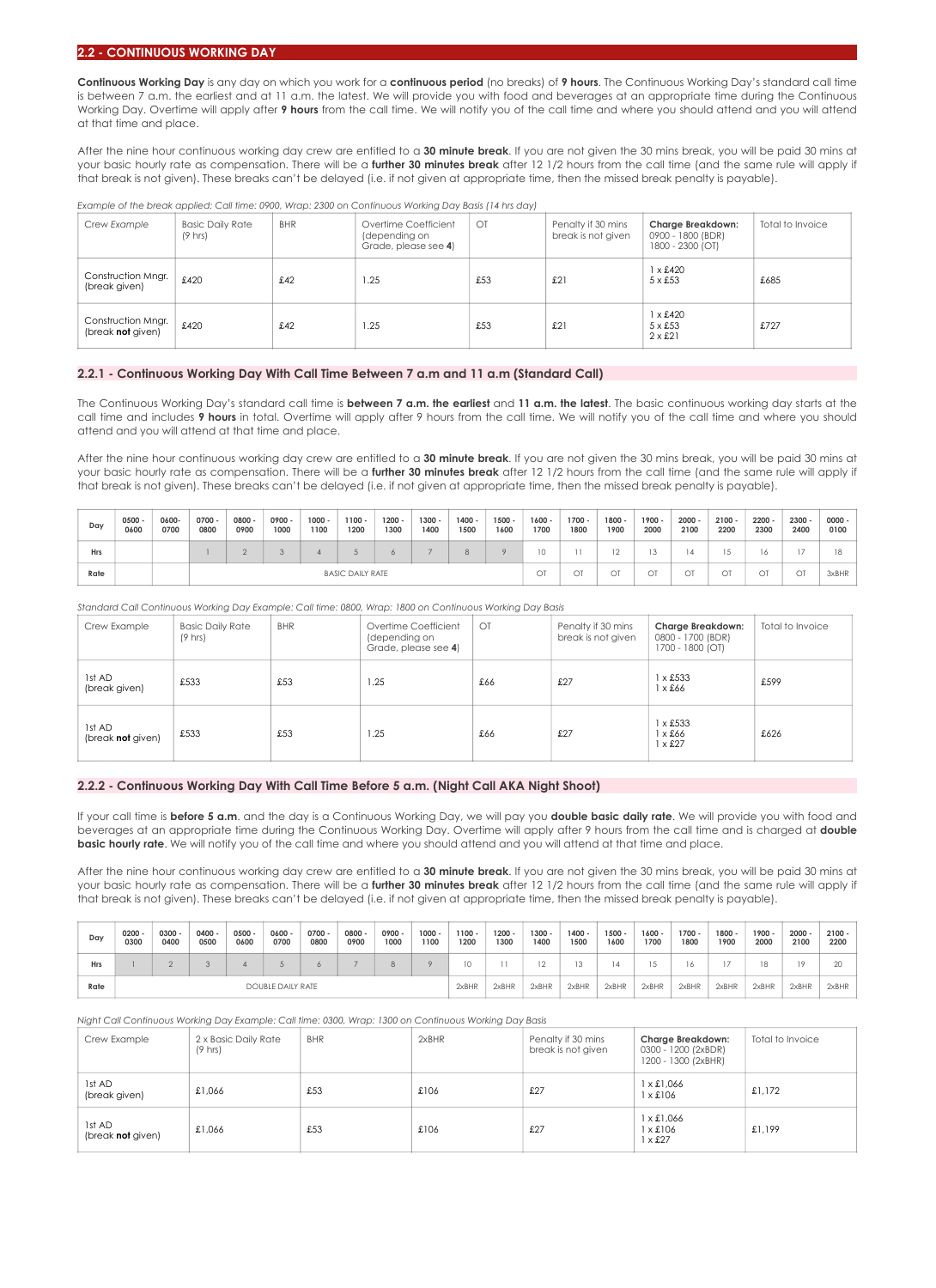## **2.2.3 - Continuous Working Day With Call Time Between 5 a.m. and 7 a.m. (Early Call)**

If your call time is between 5 a.m. and 7 a.m. and the day is a Continuous Working Day, your basic work days starts at the call time and we will pay you at your **overtime rate** for hours worked between 5 a.m. and 7 a.m. The rest of the day will be charged as basic continuous working day of **9 hours,**  calculated from the call time. Early call rule applies on all days through out a week, Monday to Sunday. Overtime will apply after 9 hours from the call time. We will notify you of the call time and where you should attend and you will attend at that time and place.

After the nine hour continuous working day crew are entitled to a **30 minute break**. If you are not given the 30 mins break, you will be paid 30 mins at your basic hourly rate as compensation. There will be a **further 30 minutes break** after 12 1/2 hours from the call time (and the same rule will apply if that break is not given). These breaks can't be delayed (i.e. if not given at appropriate time, then the missed break penalty is payable).

| Day        | $0500 -$<br>0600 | 0600-<br>0700 | $0700 -$<br>0800 | $0800 -$<br>0900        | $0900 -$<br>1000 | $1000 -$<br>1100 | $1100 -$<br>1200 | $1200 -$<br>1300 | $1300 -$<br>1400 | 1400 -<br>1500 | $1500 -$<br>1600 | $1600 -$<br>1700 | $1700 -$<br>1800 | 1800 -<br>1900 | $1900 -$<br>2000 | $2000 -$<br>2100 | $2100 -$<br>2200 | $2200 -$<br>2300 | $2300 -$<br>2400 | $0000 -$<br>0100 |
|------------|------------------|---------------|------------------|-------------------------|------------------|------------------|------------------|------------------|------------------|----------------|------------------|------------------|------------------|----------------|------------------|------------------|------------------|------------------|------------------|------------------|
| <b>Hrs</b> |                  |               |                  |                         |                  |                  |                  | 8                | $\circ$          | 10             |                  |                  | 13               | $\Delta$       |                  |                  |                  | 18               | 1Q               |                  |
| Rate       | OT               | OT            |                  | <b>BASIC DAILY RATE</b> |                  |                  |                  |                  |                  | OT             |                  | ОĪ               | OT               | O1             | OT               | $\cap$ T         | OT               | OT               | OT               | 3xBHR            |

*Early Call Continuous Working Day Example: Call time: 0500, Wrap: 1700 on Continuous Working Day Basis* 

| Crew Example                | <b>Basic Daily Rate</b><br>(9 hours) | <b>BHR</b> | Overtime Coefficient<br>(depending on Grade,<br>please see 4) | OT  | Penalty if 30 mins<br>break is not given | Charge Breakdown:<br>0500 - 0700 (OT)<br>0500 - 1400 (BDR)<br>1400 - 1700 (OT) | Total to Invoice |
|-----------------------------|--------------------------------------|------------|---------------------------------------------------------------|-----|------------------------------------------|--------------------------------------------------------------------------------|------------------|
| 1st AD<br>(break given)     | £533                                 | £53        | 1.25                                                          | £66 | £27                                      | $2 \times £66$<br>$1 \times £533$<br>$3 \times £66$                            | £863             |
| 1st AD<br>(break not given) | £533                                 | £53        | 1.25                                                          | £66 | £27                                      | $2 \times £66$<br>$1 \times £533$<br>$3 \times £66$<br>$1 \times £27$          | £890             |

Note: an individual who commences work earlier than 5am, e.g a genny driver is paid at their overtime rate for work prior to their department call time and their basic working day starts at their departments call time.

## **2.2.4 - Continuous Working Day With Call Time Between 11 a.m. and 5 p.m. (Late Call)**

If your call time is between 11 a.m. and 5 p.m. and the day is a Continuous Working Day, this is considered as a late call. No matter when the call time is given, the basic continuous working day starts at 11 a.m. and includes **9 hours** in total. Overtime will apply after 9 hours from the call time. We will notify you of the call time and where you should attend and you will attend at that time and place.

After the nine hour continuous working day crew are entitled to a **30 minute break**. If you are not given the 30 mins break, you will be paid 30 mins at your basic hourly rate as compensation. There will be a **further 30 minutes break** after 12 1/2 hours from the call time (and the same rule will apply if that break is not given). These breaks can't be delayed (i.e. if not given at appropriate time, then the missed break penalty is payable).

| Dav        | $1100 -$<br>1200        | $1200 -$<br>1300 | $1300 -$<br>1400 | $1400 -$<br>1500 | $1500 -$<br>1600 | $1600 -$<br>1700 | $1700 -$<br>1800 | $1800 -$<br>1900 | $1900 -$<br>2000 | $2000 -$<br>2100 | 2100<br>2200 | $2200 -$<br>2300 | $2300 -$<br>2400 | $0000 -$<br>0100 | $0100 -$<br>0200 | 0200<br>0300 | 0300<br>0400 | $0400 -$<br>0500 | $0500 -$<br>0600 | 0600 -<br>0700 |
|------------|-------------------------|------------------|------------------|------------------|------------------|------------------|------------------|------------------|------------------|------------------|--------------|------------------|------------------|------------------|------------------|--------------|--------------|------------------|------------------|----------------|
| <b>Hrs</b> |                         |                  |                  |                  |                  |                  |                  | 8                |                  | 10               |              |                  | 12               | $\Delta$         |                  |              |              | 18               |                  |                |
| Rate       | <b>BASIC DAILY RATE</b> |                  |                  |                  |                  |                  | OT               | $\sim$           | OT               | OT               | 3xBHR        | 3xBHR            | 3xBHR            | 3xBHR            | 3xBHR            | 3xBHR        | 3xBHR        |                  |                  |                |

*Late Call Continuous Working Day Example: Call time: 1400, Wrap: 2200 on Continuous Working Day Basis (calculated from 1100)*

| Crew Example                | <b>Basic Daily Rate</b><br>$(9 \text{ hrs})$ | <b>BHR</b> | Overtime Coefficient<br>(depending on Grade,<br>please see 4) | $\overline{O}$ | Penalty if 30 mins<br>break is not given | Charge Breakdown:<br>1400 - 2000 (BDR)<br>2000 - 2200 (OT) | Total to Invoice |
|-----------------------------|----------------------------------------------|------------|---------------------------------------------------------------|----------------|------------------------------------------|------------------------------------------------------------|------------------|
| 1st AD<br>(break given)     | £533                                         | £53        | 1.25                                                          | £66            | £27                                      | $1 \times £533$<br>$2 \times £66$                          | £665             |
| 1st AD<br>(break not given) | £533                                         | £53        | 1.25                                                          | £66            | £27                                      | $1 \times £533$<br>$2 \times £66$<br>$1 \times £27$        | £692             |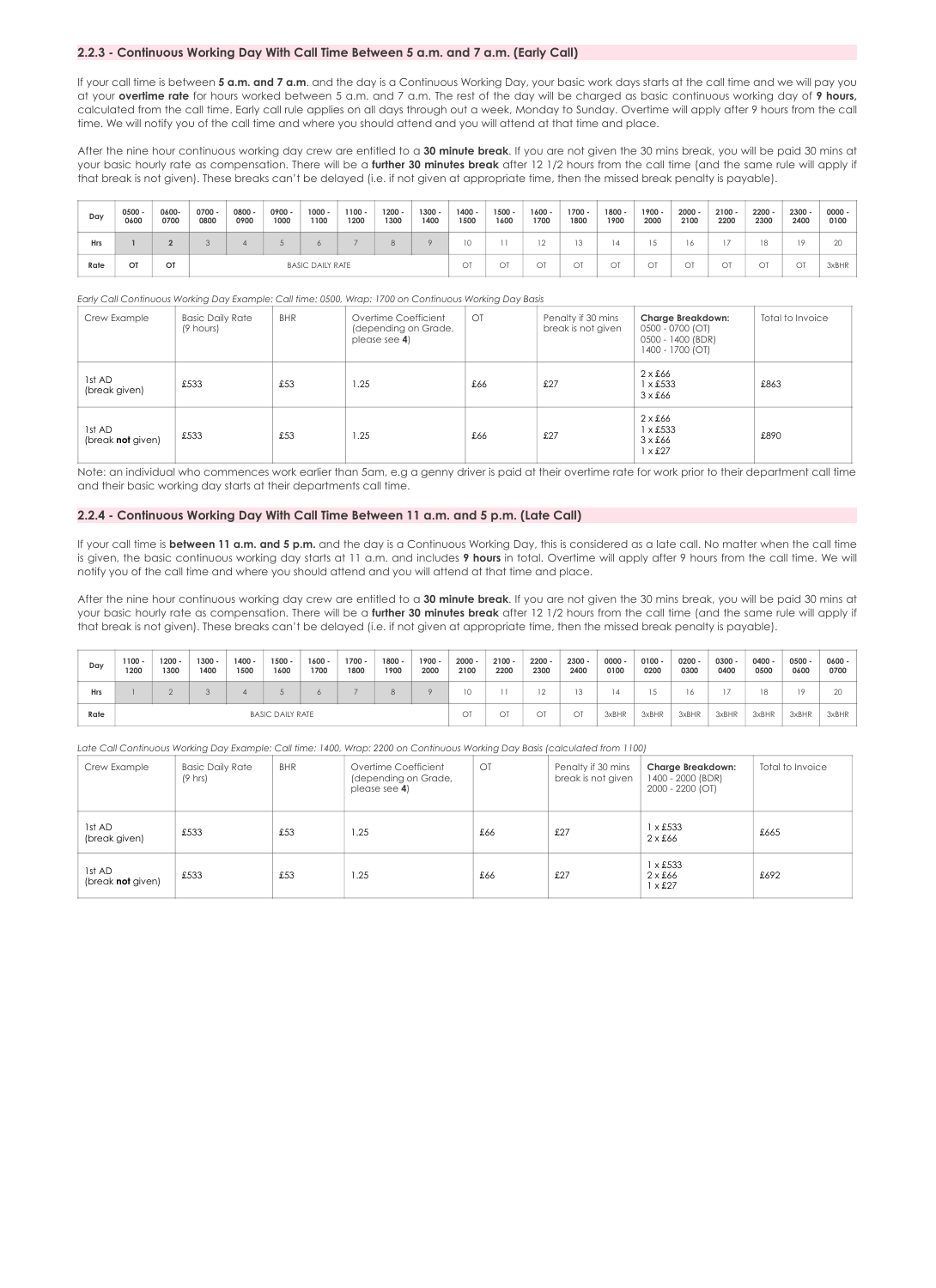## **2.2.5 - Continuous Working Day With Call Time Between 5 p.m. and 5 a.m. (Night Call AKA Night Shoot)**

If your call time is **between 5 p.m. and 5 a.m.** and the day is a Continuous Working Day, we will pay you **double basic daily rate.** The day includes **9 hours** in total. Overtime will apply after 9 hours from the call time and is charged at **double basic hourly rate**. We will notify you of the call time and where you should attend and you will attend at that time and place.

After the nine hour continuous working day crew are entitled to a 30 minute break. If you are not given the 30 mins break, you will be paid 30 mins at your basic hourly rate as compensation. There will be a **further 30 minutes break** after 12 1/2 hours from the call time (and the same rule will apply if that break is not given). These breaks can't be delayed (i.e. if not given at appropriate time, then the missed break penalty is payable).

| Day        | $1700 -$<br>1800         | $1800 -$<br>1900 | $1900 -$<br>2000 | $2000 -$<br>2100 | $2100 -$<br>2200 | 2200<br>2300 | 2300<br>2400 | $0000 -$<br>0100 | $0100 -$<br>0200 | $0200 -$<br>0300 | 0300<br>0400 | $0400 -$<br>0500 | $0500 -$<br>0600 | $0600 -$<br>0700 | $0700 -$<br>0800 | 0800<br>0900 | 0900 -<br>1000 | $1000 -$<br>1100 | $1100 -$<br>1200 | $1200 -$<br>1300 |
|------------|--------------------------|------------------|------------------|------------------|------------------|--------------|--------------|------------------|------------------|------------------|--------------|------------------|------------------|------------------|------------------|--------------|----------------|------------------|------------------|------------------|
| <b>Hrs</b> |                          |                  |                  |                  |                  |              |              | 8                |                  |                  |              |                  | 13               |                  |                  |              |                | 18               |                  |                  |
| Rate       | <b>DOUBLE DAILY RATE</b> |                  |                  |                  |                  |              |              | 2xBHR            | 2xBHR            | 2xBHR            | 2xBHR        | 2xBHR            | 2xBHR            | 2xBHR            | 2xBHR            | 2xBHR        | 2xBHR          | 2xBHR            |                  |                  |

*Night call on Continuous Working Day Example: Call time: 1800, Wrap: 0500 on Continuous Working Day Basis* 

| Crew Example                            | 2 x Basic Daily Rate<br>$(9 \text{ hrs})$ | <b>BHR</b> | 2xBHR | Penalty if 30 mins<br>break is not given | Charge Breakdown:<br>1800 - 0300 (2xBDR)<br>0300 - 0500 (2xBHR) | Total to Invoice |
|-----------------------------------------|-------------------------------------------|------------|-------|------------------------------------------|-----------------------------------------------------------------|------------------|
| Construction Mngr.<br>(break given)     | £840                                      | £42        | £84   | £21                                      | $1 \times £840$<br>$2 \times £84$                               | £1.008           |
| Construction Mngr.<br>(break not given) | £840                                      | £42        | £84   | £21                                      | $1 \times £840$<br>$2 \times £84$<br>$1 \times £21$             | £1.029           |

## **2.3 - NON-SHOOTING DAYS**

**Non-Shooting Day** is a working day on which shooting does not take place. The non-shooting working day shall be eight hours, charged at your basic hourly rate. Overtime will begin after 8 hours and will be charged at standard overtime rate.

Non-shooting day is a rest day, a prep day, a recce day, a pre-light day, a construction (built) or strike day. See below the individual specifics:

Rest Day is a non-shooting working day when you at production's request remain on location but filming is not taking place for some reason. You will be paid a flat fee which is your basic daily rate, no overtime, penalties or meal compensations apply. This applies on any day of the week.

Prep Day, Recce Day, Construction Day & Strike Day is a non-shooting working day which consists of 8 hours, charged at your basic hourly rate. Overtime will begin after 8 hours and will be charged at standard overtime rate.

Pre-light Day (crew working on a dedicated location/at studio as instructed by production) is a non-shooting working day which consists of 8 hours + 1 hours for lunch, charged at your basic hourly rate. Overtime will begin after 9 hours and will be charged at standard overtime rate.

The above **does not apply** to Lighting Cameramen, Art Directors and Location Managers, for those crew members each day of engagement is considered as Basic Working Day (see **2**) and they work on the basic working day basis of 10 hours + 1 hour for lunch. Overtime applies after 11 hours.

*Example: Pre-light Call Time: 1000, Wrap: 2100 (Day Length: 8+1 hour day which includes 1 hour lunch therefore 2 OT hours)* 

| Crew Example            | <b>Basic Daily Rate</b><br>$(10+1)$ hrs | <b>BHR</b> | Pre-light Day Rate<br>$(8hrs + 1hr for$<br>lunch) | Overtime Coefficient<br>(depending on Grade,<br>please see 4) | $\bigcirc$ | Charge Breakdown:<br>1000 - 1900 (Pre-light BDR)<br>1900 - 2100 (OT) | To Invoice |
|-------------------------|-----------------------------------------|------------|---------------------------------------------------|---------------------------------------------------------------|------------|----------------------------------------------------------------------|------------|
| Gaffer                  | £448                                    | £45        | £360                                              | 1.25                                                          | £56        | $1 \times £360$<br>$2 \times £56$                                    | £472       |
| Construction<br>Manager | £420                                    | £42        | £336                                              | 1.25                                                          | £53        | $1 \times £336$<br>$2 \times £53$                                    | £442       |
|                         |                                         |            |                                                   |                                                               |            |                                                                      |            |

We are not obliged to provide food or compensate for food expenses on non-shooting days apart from pre-light.

| Non-Shooting<br>Day Type                    | Day Length<br>(hrs) | <b>Overlime Applies</b>                                                       | <b>Monday Example</b> | <b>Sunday Example</b>   | <b>Meal Breaks</b>          | Meal<br>Compensation          |
|---------------------------------------------|---------------------|-------------------------------------------------------------------------------|-----------------------|-------------------------|-----------------------------|-------------------------------|
| Prep Day                                    | 8                   | OT Applies after 8 hours<br>*if first break is given, OT starts after 9 hours | $8 \times BHR$        | $8 \times 2 \times BHR$ | at producer's<br>discretion | none                          |
| <b>Recce Dav</b>                            | 8                   | OT Applies after 8 hours<br>*if first break is given, OT starts after 9 hours | $8 \times BHR$        | $8 \times 2 \times$ BHR | at producer's<br>discretion | none                          |
| <b>Build Day &amp;</b><br><b>Strike Dav</b> | 8                   | OT Applies after 8 hours<br>*if first break is given, OT starts after 9 hours | $8 \times BHR$        | $8 \times 2 \times$ BHR | at producer's<br>discretion | none                          |
| Pre-liaht Dav                               | $8 + 1$             | OT Applies after 9 hours                                                      | $8 \times BHR$        | $8 \times 2 \times$ BHR | 1 hour break                | £7.50 if meal not<br>provided |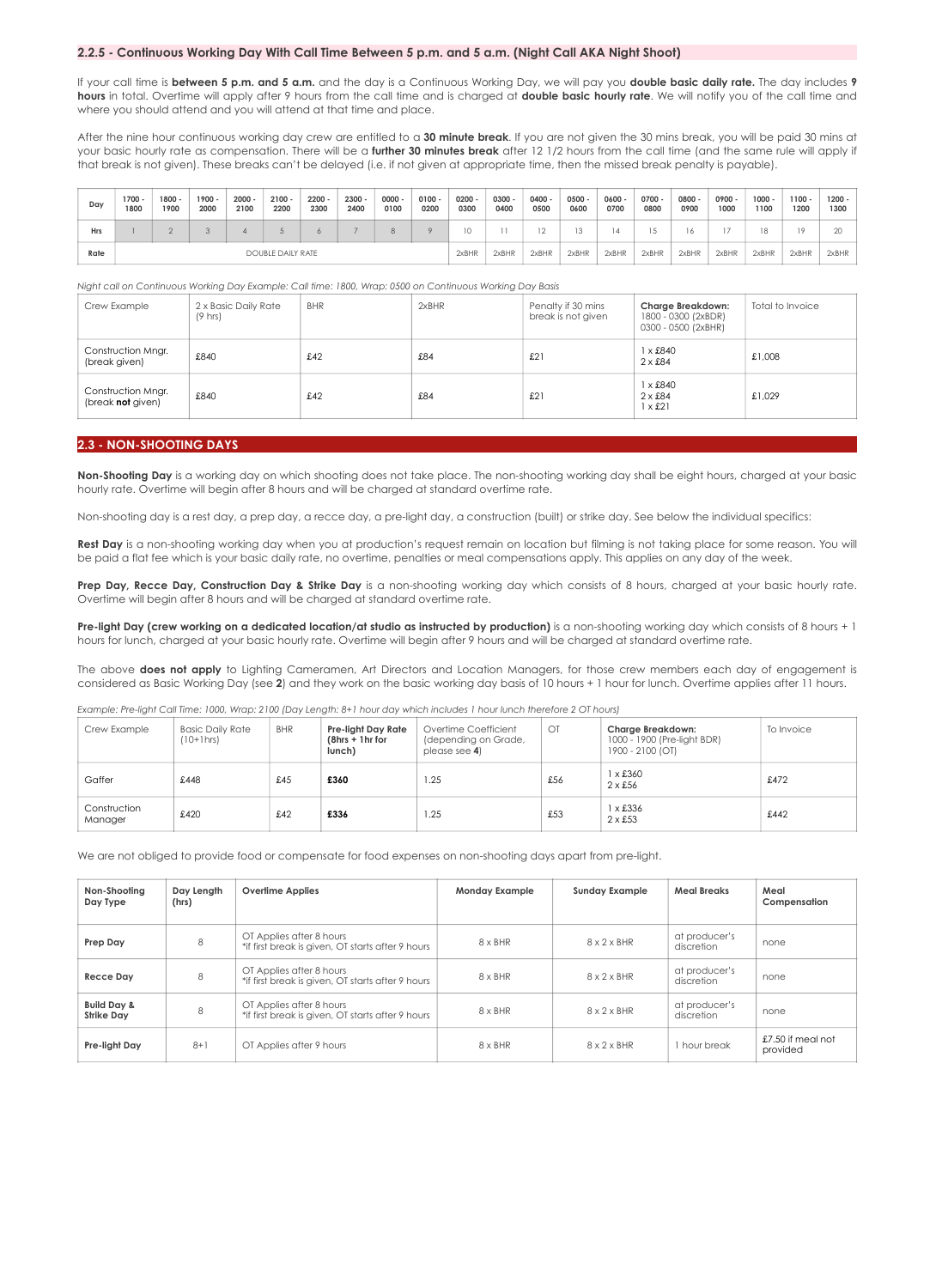Basic Working Day if on Sundays, Bank Holidays and Statutory Holidays means you will be paid at two times your basic hourly rate (2xBHR) for all hours worked on that day with a minimum call of ten hours.

**Night Shoot if on Sundays, Bank Holidays and Statutory Holidays** means you will be paid two times of your basic hourly rate for all hours worked on that day with a minimum call of ten hours. There is no such a thing as double-double rate.

**Continuous Working Day if on Sundays, Bank Holidays and Statutory Holidays** means you will be paid at two times your basic daily rate. Overtime commences after 9 hours from the call time. For each overtime hour, you will get paid double your basic hourly (2xBHR) rate.

Prep Day, Recce Day, Build Day & Strike Day if on Sundays, Bank Holidays and Statutory Holidays means you will be paid double hourly basic rate for 8 hours. Overtime will commence after 8 hours and will be charged at double basic hourly (2xBHR) rate.

**Pre-light Day if on Sundays, Bank Holidays and Statutory Holidays** means you will be paid double hourly basic rate for 8 hours. Overtime will commence after 9 hours (lunch hour is included in the day) and will be charged at double basic hourly (2xBHR) rate.

Rest Day if on Sundays, Bank Holidays and Statutory Holidays means you will be paid at your basic daily rate for that day. This is a fixed fee and no overtime applies.

**Travel Day if on Sundays, Bank Holidays and Statutory Holidays** means you will be paid at your basic hourly rate, regardless of time, or day of the week with minimum call of 5 hours.

## **3 - TRAVEL**

## **3.1 - Travel Time**

Travel time is always paid at single time, regardless of time, or day of the week. If travel time & working time total less than 11 hours, then no travel time is payable.

| Travel Time on Non-Shooting Day                                                                 | If under the terms of this agreement you must travel on a day which is not a working day, we will pay you for the hours you travel<br>at your basic hourly rate subject to a minimum of five hours.<br>After a travel non-shooting day - your following working day start will be calculated on base to base basis (meaning e.g. from<br>hotel to hotel). This applies to all location based shooting where the crew stays in a hotel. |
|-------------------------------------------------------------------------------------------------|----------------------------------------------------------------------------------------------------------------------------------------------------------------------------------------------------------------------------------------------------------------------------------------------------------------------------------------------------------------------------------------------------------------------------------------|
| <b>Travel Time on Basic Working Day</b>                                                         | For the purpose of calculating travel time, the starting point is <b>W1F 9SE</b> for London-based production companies.<br>On working days we will pay you for time spent travelling less the first hour of the outward and homeward journey, at your basic<br>hourly rate. Travel time is always paid at basic hourly rate, regardless of time, or day of the week.                                                                   |
| <b>Travel Time on Basic Working Day</b><br>(if we ask you to collect equipment or<br>personnel) | If we ask you to collect equipment or personnel from other address than your home address, you will be paid for your time<br>collecting and delivering as working time (base to base basis).                                                                                                                                                                                                                                           |

## **3.2 - Travel Expenses**

If you use your car to reach a location (in case of studio shoot – expenses don't apply) we will pay you 50p per mile except that you will not be entitled to be paid if the location is within the M25. If there are multiple locations within the M25, mileage at 50p per mile will be paid from the first location to second location and all subsequent location moves (mileage to the first location within M25 is not payable).

If location is outside M25 and you are using your car to reach the location, we will pay you 50p per mile mileage compensation which will be calculated from **W1F 9SE** to location and back as per the Movement Order issued by Location Manager or Production.

| <b>Example Location:</b><br>Within M25     | no payment                                                                                                                                |
|--------------------------------------------|-------------------------------------------------------------------------------------------------------------------------------------------|
| Example Location:<br><b>Windsor Castle</b> | Windsor Castle postcode SL4 1NJ is approx 23 miles from <b>W1F 9SE</b> therefore you will be paid 2 (journeys) x 23 (miles) x £0.50 = £23 |

Note: For production companies **based in cities other than London**, please apply the same formula as above, using 20 miles radius from the production company address.

## **3.3 - Travel by Air**

Where we require you to travel by air, we will provide you with air travel on a scheduled passenger service. Further, on all flights and stopovers we will provide you with meals and refreshments.

If the flight time exceeds 4 hours there will be no shooting on the day of the flight except in exceptional circumstances.

When the scheduled flight time exceeds 8 hours there will be no shooting until 24 hours after arrival at the destination except in exceptional circumstances.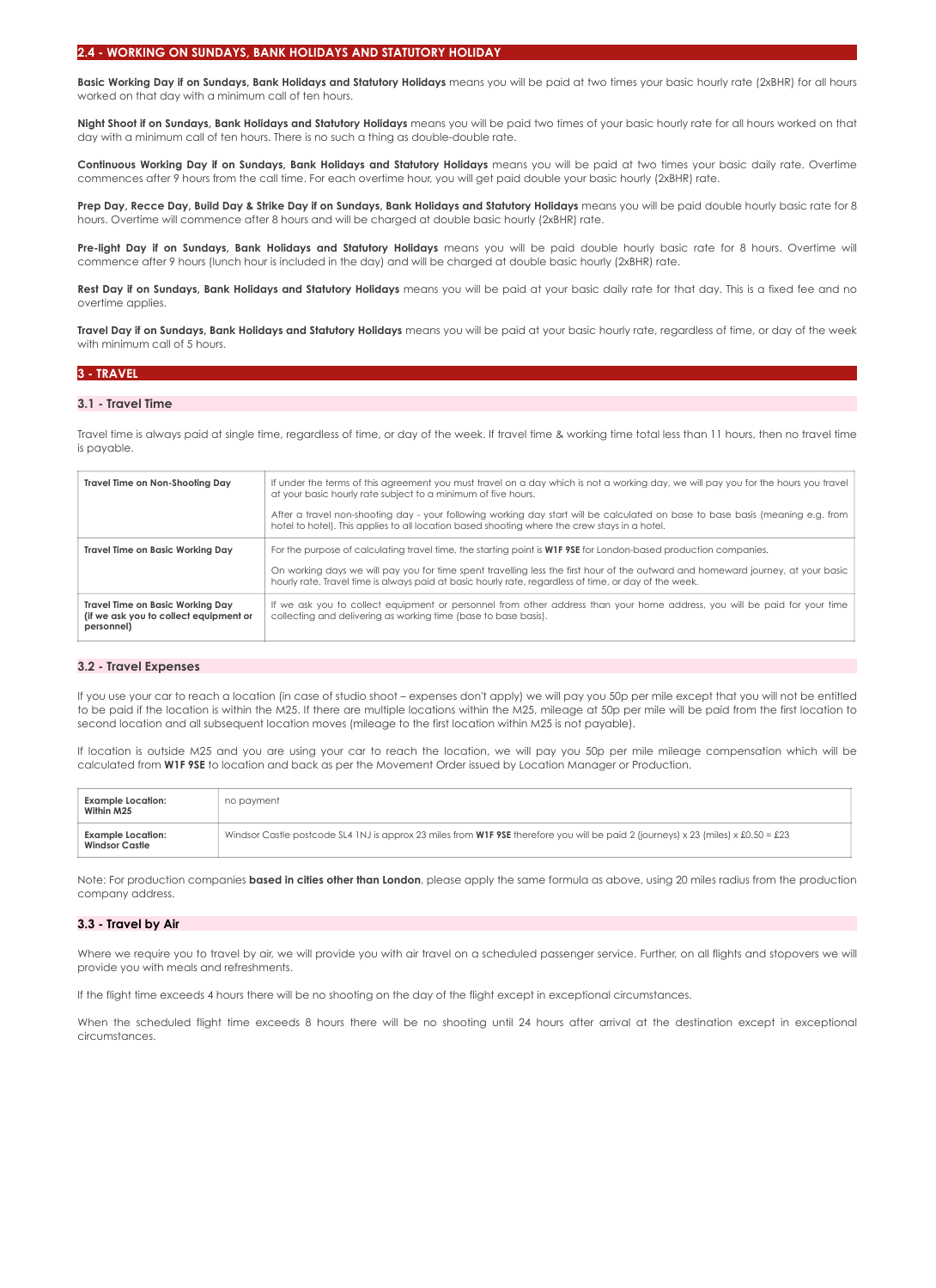You agree to work such hours in addition to the basic working day as are necessary, for which we shall pay you at overtime rate. Overtime rate is based on the following formula: basic hourly rate x overtime crew grade. Please see the charts below.

Based on your basic working day rate, you belong in one of three overtime grades:

## **4.1 - Overtime Monday to Saturday - Grade I (Basic Daily Rate £0 - £350)**

If your basic daily rate is £350 or less we will pay you one and a half times (1.5) your basic hourly rate for each hour of overtime you work. *Example of Grade I:* 

| Crew Example | <b>Basic Daily Rate</b><br>$(10+1)$ hrs | <b>BHR</b> | Overtime Grade | Overtime Coefficient | Standard Hourly<br>Overtime Rate (OT) | Midnight Hourly<br>Overtime Rate (after<br>midnight) AKA Triple<br>Time |
|--------------|-----------------------------------------|------------|----------------|----------------------|---------------------------------------|-------------------------------------------------------------------------|
| Carpenter    | £305                                    | £3         | Grade I        | د. ا                 | £47                                   | £93                                                                     |

## **4.2 - Overtime Monday to Saturday - Grade II (Basic Daily Rate £351 - £535)**

If your basic daily rate is between £351 and £535 inclusive we will pay one and a quarter times (1.25) your basic hourly rate for each hour of overtime you work. *Example of Grade II:* 

| Crew Example       | <b>Basic Daily Rate</b><br>$(10+1$ hrs) | <b>BHR</b> | Overtime Grade | Overtime Coefficient | Standard Hourly<br>Overtime Rate (OT) | Midnight Hourly<br>Overtime Rate (after<br>midnight) <b>AKA Triple</b><br>Time |
|--------------------|-----------------------------------------|------------|----------------|----------------------|---------------------------------------|--------------------------------------------------------------------------------|
| 1 <sup>st</sup> AD | £533                                    | £53        | Grade II       | 1.25                 | £66                                   | £159                                                                           |

## **4.3 - Overtime Monday to Saturday - Grade III (Basic Daily Rate £536 and more)**

If your basic daily rate is £536 or more you will be paid one times (1.0) your basic hourly rate for each hour of overtime you work. *Example of Grade III:* 

| Crew Example | Basic Daily Rate<br>$(10+1)$ hrs | <b>BHR</b> | Overtime Grade | Overtime Coefficient | Standard Hourly<br>Overtime Rate (OT) | Midnight Hourly<br>Overtime Rate (after<br>midnight) <b>AKA Triple</b><br>Time |
|--------------|----------------------------------|------------|----------------|----------------------|---------------------------------------|--------------------------------------------------------------------------------|
| <b>DoP</b>   | £1,198                           | £120       | Grade III      |                      | £120                                  | £360                                                                           |

## **4.4 - Overtime After Midnight**

You will be paid at three times your basic hourly rate for all overtime worked between midnight and 5am and continuously thereafter until wrap is called.

#### **4.5 - Overtime Charge Rounding**

The overtime is charged per minute and you are entitled to round up the overtime to 30mins only, e.g. if you work for 10 OT minutes, you are entitled to 30 minutes of OT.

#### **4.6 - Overtime Rates on Sundays, Bank Holidays and Statutory Holidays**

If you work on Sundays, Bank Holidays or Statutory Holidays we will pay you two times your basic hourly rate for all hours worked on that day with a minimum call of ten hours. Overtime after midnight is still paid at triple time based on your basic hourly rate. In circumstances of going past 5am - this will not be considered as a new day engagement, you will be continuously paid at the 'overtime midnight rate' (triple time of your basic hourly rate) until the wrap.

| Crew Example       | Basic Daily Rate on Sundays<br>(Day minimum 10 hrs) | <b>Basic Daily Rate</b><br>$(10+1$ hrs) | <b>BHR</b> | 2xBHR |
|--------------------|-----------------------------------------------------|-----------------------------------------|------------|-------|
| Carpenter          | Paid double per hour                                | £305                                    | £31        | £62   |
| 1 <sup>st</sup> AD | Paid double per hour                                | £533                                    | £53        | £106  |
| <b>DoP</b>         | Paid double per hour                                | £1.198                                  | £120       | £240  |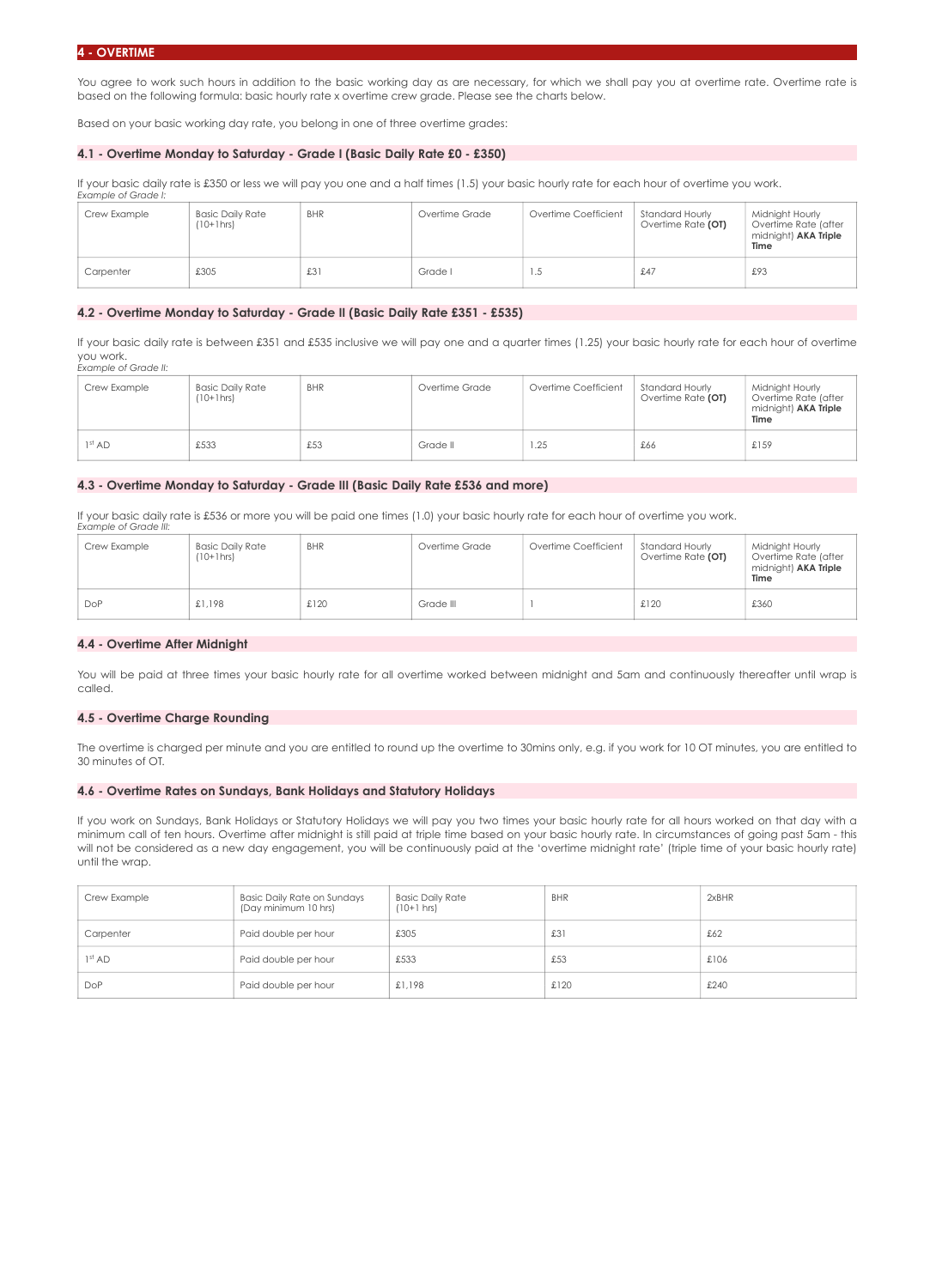## **TIME OFF THE CLOCK**

If production lasts more than 1 day, the minimum break between wrap and following day call time shall be 11 hours ('time off the clock'). Any reductions below 11 hours, we will pay you for every TOC hour worked at your overtime rate in addition to being paid for those hours worked as a part of the basic day rate.

*Example: Crew members invoice breakdown based on: Working Day 1: 0800 - 2300, Working Day 2: 0800 - 2000* 

| Crew                                  | <b>Basic Daily Rate</b><br>$(10+1$ hrs) | <b>BHR</b> | OT  | Time Off the Clock<br>Penalty Rate | Charge Breakdown Day 1:<br>0800 - 1900 (BDR)<br>1900 - 2300 (OT)                      | Total to Invoice |
|---------------------------------------|-----------------------------------------|------------|-----|------------------------------------|---------------------------------------------------------------------------------------|------------------|
| Example: DAY 1:<br>Construction Mngr. | £53<br>£53<br>£42<br>£420               |            |     | $1 \times £420$<br>$4 \times £53$  | £632                                                                                  |                  |
|                                       |                                         |            |     |                                    |                                                                                       |                  |
| Crew                                  | <b>Basic Daily Rate</b><br>$(10+1$ hrs) | <b>BHR</b> | OT  | Time Off the Clock<br>Penalty Rate | Charge Breakdown Day 2:<br>0800 - 1000 (TOC)<br>0800 - 1900 (BDR)<br>1900 - 2000 (OT) | Total to Invoice |
| Example: DAY 2:<br>Construction Mngr. | £420                                    | £42        | £53 | £53                                | $2 \times £53$<br>$1 \times £420$<br>$1 \times £53$                                   | £579             |

## **6 - BREAKS AND PENALTIES**

We will provide you with two breaks on each shooting day. These provisions are the same for all days, including Sundays, Bank Holidays and Statutory Holidays.

## **6.1 - Breakfast**

Breakfast is provided as a courtesy of a production company however it is not compulsory to be provided. Nor are crew entitled to be compensated for not being provided breakfast.

## **6.2 - First Break**

Your first break of one hour will begin no more than 5 1/2 hours after work has commenced. If the break is missed, it isn't also delayed - you will be only paid 'missed break penalty'.

| <b>First Break</b> | Length                        | 60 minutes                                                                                                                                                                                                                                                                                                                                                                                                      |
|--------------------|-------------------------------|-----------------------------------------------------------------------------------------------------------------------------------------------------------------------------------------------------------------------------------------------------------------------------------------------------------------------------------------------------------------------------------------------------------------|
| <b>First Break</b> | If Delayed                    | If first break is delayed, we will pay you a penalty of £10.                                                                                                                                                                                                                                                                                                                                                    |
| <b>First Break</b> | If Curtailed                  | If first break is curtailed then overtime will commence eleven hours from the start time less the amount of time the first break<br>was curtailed by (e.g. if the first break was curtailed by 20 minutes overtime will commence 10 hours and 40 minutes from the<br>start time). If no overtime is worked then the crew member will be paid for the time by which their break was curtailed at single<br>time. |
| <b>First Break</b> | If Missed                     | When nine hours have elapsed since the start time, that day will be treated as if it were a <b>Continuous Working Day</b> .                                                                                                                                                                                                                                                                                     |
| <b>First Break</b> | Compensation / Penalty        | We will either provide you with a free meal or pay you £7.50 meal allowance.                                                                                                                                                                                                                                                                                                                                    |
| <b>First Break</b> | If Missed on a night<br>shoot | Missed break on a night shoot is charged at basic hourly rate.                                                                                                                                                                                                                                                                                                                                                  |

Note: Lunch is provided on Shoot Days and Pre-light Days only, please see 2.3. Lunch break is not a part of a working day and therefore crew are not being paid during the time of a break.

## **6.3 - Second Break**

Your second break of half an hour will begin no more than **5** 1/2 hours after the end of the first break.

| Second Break | Length                 | 30 minutes                                                                                                                        |
|--------------|------------------------|-----------------------------------------------------------------------------------------------------------------------------------|
| Second Break | If Delayed             | Second Break can't be delayed, the break either is given to the crew or is not.                                                   |
| Second Break | If Curtailed           | If the second break is curtailed we will pay you for those minutes we have curtailed the break by.                                |
| Second Break | If Missed              | When the second break is missed, you will get paid at basic hourly rate to compensate for the 30 minutes of that missed<br>break. |
| Second Break | Compensation / Penalty | There is no financial compensation if food is not provided.                                                                       |
| Second Break | If Missed              | Missed break on a night shoot is charged at basic hourly rate.                                                                    |

Note: Second break is a part of a working day and therefore crew are being paid during the time of a break.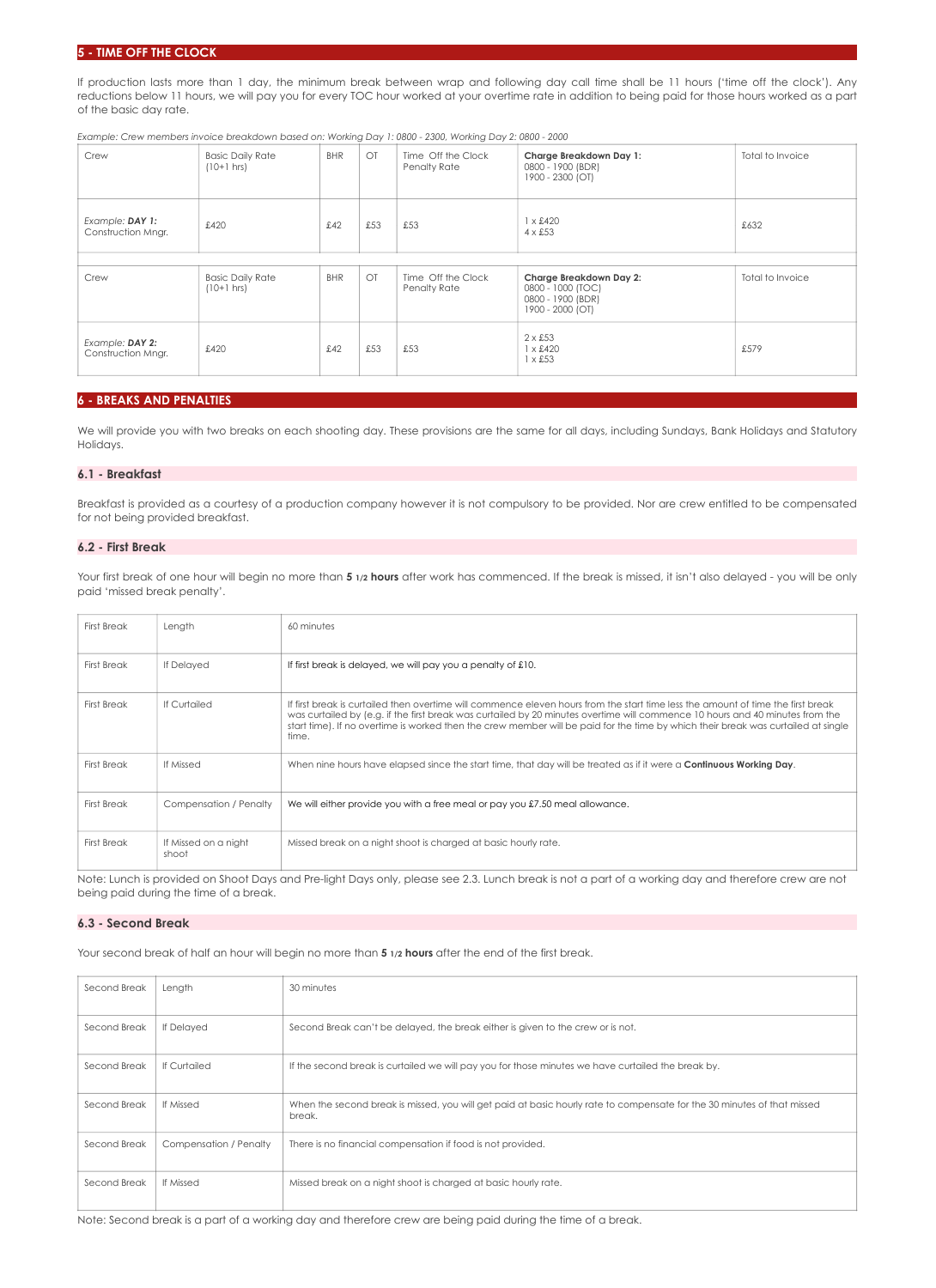#### **6.4 - Additional Break on Continuous Working Day**

Your additional break of half an hour will begin no more than **12 1/2 hours** from the call time and is preceded by a break of 30 minutes (based on provisions of "second" break, please see **6.3** for details) after 9 hours from the call time, this break ONLY applies to Continuous Working Day.

| Additional<br><b>Break</b> | Length                 | 30 minutes                                                                                                                            |
|----------------------------|------------------------|---------------------------------------------------------------------------------------------------------------------------------------|
| Additional<br><b>Break</b> | If Delayed             | Additional Break can't be delayed, the break either is given to the crew after 12 1/2 hours. If missed, break penalty is payable.     |
| Additional<br><b>Break</b> | If Missed              | When the additional break is missed, you will get paid at basic hourly rate to compensate for the 30 minutes of that missed<br>break. |
| Additional<br><b>Break</b> | Compensation / Penalty | N/A                                                                                                                                   |

Note: This additional break is a part of a working day and therefore crew are being paid during the time of a break.

#### **7 - CANCELLATION FEES**

If **a production is cancelled** for any reason except for an event of Force Majeure the amount payable to you under this agreement shall be determined as follows: All seven days of the week count for the notice period. For the purpose of calculating the number of days notice given, the day on which notice is given is included but the shoot day is not.

If the period of engagement is **three days or less**, the cancellation fee applies to the whole engagement. If the period of engagement is **more than three days**, then each day is a separate engagement and the cancellation fee is calculated for each day. Build days, recce days, pre-light days, shoot days & strike days are all considered as an engagement.

#### **Fee cancellation calculation (crew confirmed for shoot days only and no prep days):**

7 and more days prior to the engagement – no calculation fee applies

6 – 4 days prior to the engagement – 50% of the agreed fee

3 – 2 days prior to the engagement – 75% of the agreed fee

On the day prior to the engagement –100% of the agreed fee

#### **Fee cancelation calculation (crew confirmed for longer period e.g. art director, prod. manager etc.):**

Crew that have commenced work prior the cancellation are entitled to being paid for work they have already done and for a reasonable compensation having regard for their obligation to seek replacement work. Typically this may apply to Art Directors, Production Managers, Location Managers etc.

*Example: Cancelling 2 day shoot.* 

| Fridav                                   | Saturdav                                 | Sundav                                    | Mondav                                    | Tuesdav                                   | Wednesday                                 | Thursdav                                  | Friday                                     | Saturday<br>SHOOT <sub>1</sub> | Sundav<br>SHOOT <sub>2</sub> |
|------------------------------------------|------------------------------------------|-------------------------------------------|-------------------------------------------|-------------------------------------------|-------------------------------------------|-------------------------------------------|--------------------------------------------|--------------------------------|------------------------------|
| Notification<br>Given - 0%<br>aareed fee | Notification<br>Given - 0%<br>aareed fee | Notification<br>Given - 50%<br>aareed fee | Notification<br>Given - 50%<br>aareed fee | Notification<br>Given - 50%<br>aareed fee | Notification<br>Given - 75%<br>aareed fee | Notification<br>Given - 75%<br>aareed fee | Notification<br>Given - 100%<br>aareed fee | Shoot Day 1                    | Shoot Day 2                  |

#### *Example: Cancelling 4 day shoot.*

| Thursday              | Friday                | Saturday              | Sunday                | Monday                | Tuesday               | Wednesdav             | Thursday<br>SHOOT <sub>1</sub> | Friday<br>SHOOT <sub>2</sub> | Saturday<br>SHOOT 3 | Sunday<br>SHOOT 4 |
|-----------------------|-----------------------|-----------------------|-----------------------|-----------------------|-----------------------|-----------------------|--------------------------------|------------------------------|---------------------|-------------------|
|                       |                       |                       |                       |                       |                       | Notification<br>Given | 100% agreed<br>fee             | 75% agreed<br>fee            | 75% agreed<br>fee   | 50% agreed<br>fee |
|                       |                       |                       |                       |                       | Notification<br>Given |                       | 75% agreed<br>fee              | 75% agreed<br>fee            | 50% agreed<br>fee   | 50% agreed<br>fee |
|                       |                       |                       |                       | Notification<br>Given |                       |                       | 75% agreed<br>fee              | 50% agreed<br>fee            | 50% agreed<br>fee   | 50% agreed<br>fee |
|                       |                       |                       | Notification<br>Given |                       |                       |                       | 50% agreed<br>fee              | 50% agreed<br>fee            | 50% agreed<br>fee   | 0% agreed fee     |
|                       |                       | Notification<br>Given |                       |                       |                       |                       | 50% agreed<br>fee              | 50% agreed<br>fee            | 0% agreed fee       | 0% agreed fee     |
|                       | Notification<br>Given |                       |                       |                       |                       |                       | 50% agreed<br>fee              | 0% agreed fee                | 0% agreed fee       | 0% agreed fee     |
| Notification<br>Given |                       |                       |                       |                       |                       |                       | 0% agreed fee                  | 0% agreed fee                | 0% agreed fee       | 0% agreed fee     |

#### **8 - INSURANCE**

We will arrange insurance for you when you work for us overseas or on a hazardous location in the UK. We will provide you with the terms of such insurance if you request them in writing.

#### **9 - ASSIGNMENT OF SERVICES**

We shall be entitled to assign the benefit of your services under this agreement but we shall remain obliged to pay you such sums as you are entitled to under this agreement.

#### **10 - HOLIDAY PAY**

12.07% of the payments by the APA member to the crew member are paid (and therefore included in the day rate) and accepted in lieu of such entitlement as the crew member has to holiday pay.

#### **11 - FORCE MAJEURE**

If your engagement is cancelled because of an event of Force Majeure (as defined in **Appendix 2**) we shall pay you for the work you have done up to the point where production has ceased but we will not be liable for any other payments.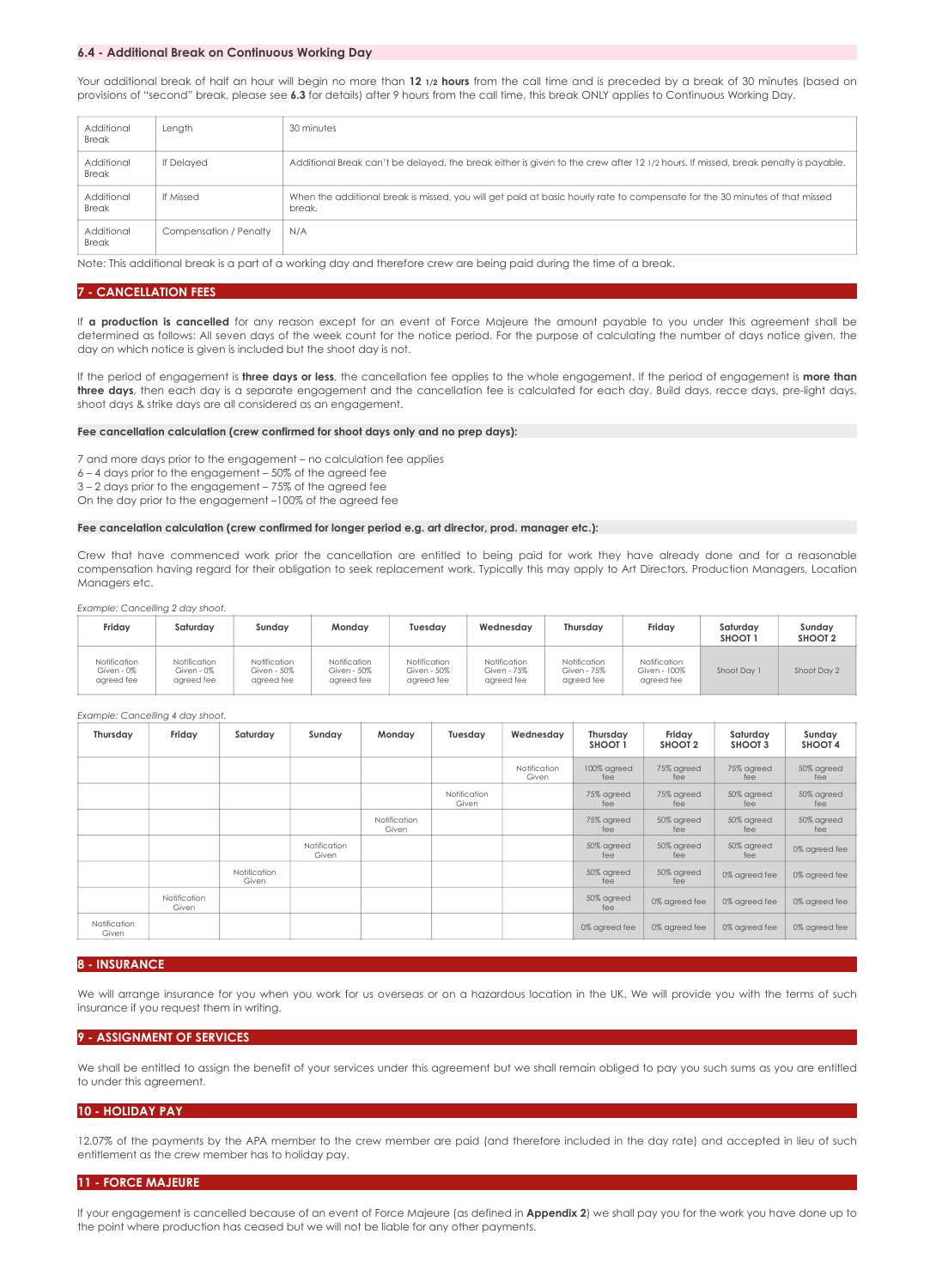| <b>APPENDIX 1 - RECOMMENDED CREW RATES</b> |                                     |                                     |                                                   |                |                                        |                             |                                    |                                |  |  |
|--------------------------------------------|-------------------------------------|-------------------------------------|---------------------------------------------------|----------------|----------------------------------------|-----------------------------|------------------------------------|--------------------------------|--|--|
|                                            | Minimum<br><b>Basic Day</b><br>Rate | Maximum<br><b>Basic Day</b><br>Rate | OT Grade                                          | OT Coefficient | <b>Basic Hourly</b><br>Rate <b>BHR</b> | Double Hourly<br>Rate 2xBHR | <b>Triple Hourly</b><br>Rate 3xBHR | Standard<br>Hourly<br>Overtime |  |  |
| <b>Director</b><br>N/A                     |                                     | £737                                | N/A                                               |                |                                        |                             |                                    |                                |  |  |
| Casting Director*<br>£517                  |                                     | £673                                | please see session fees & prep fees details below |                |                                        |                             |                                    |                                |  |  |
| <b>1st Assistant Director</b>              | £431                                | £533                                | Grade II                                          | 1.25           | £53                                    | £106                        | £159                               | £66                            |  |  |
| 2nd Assistant Director                     | £273                                | £344                                | Grade I                                           | 1.5            | £34                                    | £68                         | £102                               | £51                            |  |  |
| 3rd Assistant Director                     | £235                                | £257                                | Grade I                                           | 1.5            | £26                                    | £52                         | £78                                | £39                            |  |  |
| <b>Script Supervisor</b>                   | £353                                | £441                                | Grade II                                          | 1.25           | £44                                    | £88                         | £132                               | £55                            |  |  |
| Producer                                   | n/a                                 | £737                                | N/A                                               |                |                                        |                             |                                    |                                |  |  |
| Production Manager                         | £386                                | £481                                | N/A                                               |                |                                        |                             |                                    |                                |  |  |
| Location Manager                           | £386                                | £459                                | Grade II                                          | 1.25           | £46                                    | £92                         | £138                               | £58                            |  |  |
| Production Assistant                       | £268                                | £338                                | N/A                                               |                |                                        |                             |                                    |                                |  |  |
| Runner                                     | N/A                                 | £187                                | N/A                                               |                |                                        |                             |                                    |                                |  |  |
| <b>Lighting Cameraman</b>                  | £739                                | £1,198                              | Grade III                                         | 1.0            | £120                                   | £240                        | £360                               | £120                           |  |  |
| Camera Operator                            | £406                                | £504                                | Grade II                                          | 1.25           | £50                                    | £100                        | £150                               | £63                            |  |  |
| Focus Puller (1st AC)                      | £353                                | £441                                | Grade II                                          | 1.25           | £44                                    | £88                         | £132                               | £55                            |  |  |
| Clapper Loader                             | £273                                | £344                                | Grade I                                           | 1.5            | £34                                    | £68                         | £102                               | £51                            |  |  |
| DIT                                        | N/A                                 | £405                                | Grade II                                          | 1.25           | £41                                    | £82                         | £123                               | £51                            |  |  |
| Key Grip or has NVQ3                       | N/A                                 | £441                                | Grade II                                          | 1.25           | £44                                    | £88                         | £132                               | £55                            |  |  |
| Non Key Grip                               | N/A                                 | £404                                | Grade II                                          | 1.25           | £40                                    | £80                         | £120                               | £50                            |  |  |
| Senior Video Operator                      | £273                                | £344                                | Grade I                                           | 1.5            | £34                                    | £68                         | £102                               | £51                            |  |  |
| Video Operator                             | £255                                | £309                                | Grade I                                           | 1.5            | £31                                    | £62                         | £93                                | £47                            |  |  |
| Gaffer                                     | £353                                | £448                                | Grade II                                          | 1.25           | £45                                    | £90                         | £135                               | £56                            |  |  |
| Spark                                      | £261                                | £350                                | Grade I                                           | 1.5            | £35                                    | £70                         | £105                               | £53                            |  |  |
| Advanced Rigger                            | £262                                | £305                                | Grade I                                           | 1.5            | £31                                    | £62                         | £93                                | £47                            |  |  |
| <b>Basic Rigger</b>                        | £257                                | £272                                | Grade I                                           | 1.5            | £27                                    | £54                         | £81                                | £41                            |  |  |
| Programmable Lighting Desk Op.**           | £299                                | £405                                | Grade II                                          | 1.25           | £41                                    | £82                         | £123                               | £51                            |  |  |
| <b>SFX Supervisor</b>                      | £739                                | £1,198                              | Grade III                                         | 1.0            | £120                                   | £240                        | £360                               | £120                           |  |  |
| Sr. SFX Technician                         | £414                                | £513                                | Grade II                                          | 1.25           | £51                                    | £102                        | £153                               | £64                            |  |  |
| <b>SFX Technician</b>                      | £331                                | £411                                | Grade II                                          | 1.25           | £41                                    | £82                         | £123                               | £51                            |  |  |
| <b>SFX Assistant</b>                       | £273                                | £344                                | Grade I                                           | 1.5            | £34                                    | £68                         | £102                               | £51                            |  |  |
| Model Animator                             | £482                                | £629                                | Grade III                                         | 1.0            | £63                                    | £126                        | £189                               | £63                            |  |  |
| Model Animator Asst.                       | £353                                | £441                                | Grade II                                          | 1.25           | £44                                    | £88                         | £132                               | £55                            |  |  |
| <b>Art Director</b>                        | £517                                | £673                                | Grade III                                         | 1.0            | £67                                    | £134                        | £201                               | £67                            |  |  |
| Asst. Art Director                         | £379                                | £448                                | Grade II                                          | 1.25           | £45                                    | £90                         | £135                               | £56                            |  |  |
| Stylist                                    | £398                                | £495                                | Grade II                                          | 1.25           | £50                                    | £100                        | £150                               | £63                            |  |  |
| Props Buyer                                | £379                                | £448                                | Grade II                                          | 1.25           | £45                                    | £90                         | £135                               | £56                            |  |  |
| <b>Master Props</b>                        | £317                                | £399                                | Grade II                                          | 1.25           | £40                                    | £80                         | £120                               | £50                            |  |  |
| Props                                      | £262                                | £305                                | Grade I                                           | 1.5            | £31                                    | £62                         | £93                                | £47                            |  |  |
| Props Assistant                            | £208                                | £246                                | Grade I                                           | 1.5            | £25                                    | £50                         | £75                                | £38                            |  |  |
| <b>Construction Manager</b>                | £337                                | £420                                | Grade II                                          | 1.25           | £42                                    | £84                         | £126                               | £53                            |  |  |
| Master Painter                             | £312                                | £392                                | Grade II                                          | 1.25           | £39                                    | £78                         | £117                               | £49                            |  |  |
| Painter                                    | £262                                | £305                                | Grade I                                           | 1.5            | £31                                    | £62                         | £93                                | £47                            |  |  |
| Master Carpenter                           | £312                                | £392                                | Grade II                                          | 1.25           | £39                                    | £78                         | £117                               | £49                            |  |  |
| Carpenter                                  | £262                                | £305                                | Grade I                                           | 1.5            | £31                                    | £62                         | £93                                | £47                            |  |  |
| Master Plaster                             | £312                                | £392                                | Grade II                                          | 1.25           | £39                                    | £78                         | £117                               | £49                            |  |  |
| Plasterer                                  | £262                                | £305                                | Grade I                                           | 1.5            | £31                                    | £62                         | £93                                | £47                            |  |  |
| Scenic Artist                              | £424                                | £564                                | Grade III                                         | 1.0            | £56                                    | £112                        | £168                               | £56                            |  |  |
| Standby Construction                       | £262                                | £305                                | Grade I                                           | 1.5            | £31                                    | £62                         | £93                                | £47                            |  |  |
| Home Economist                             | £414                                | £513                                | Grade II                                          | 1.25           | £51                                    | £102                        | £153                               | £64                            |  |  |
| Stage Hand                                 | £243                                | £283                                | Grade I                                           | 1.5            | £28                                    | £56                         | £84                                | £42                            |  |  |
| Labourer                                   | £197                                | £235                                | Grade I                                           | 1.5            | £24                                    | £48                         | £72                                | £36                            |  |  |
| Driver                                     | £197                                | £235                                | Grade I                                           | 1.5            | £24                                    | £48                         | £72                                | £36                            |  |  |
| <b>Sound Mixer</b>                         | £414                                | £513                                | Grade II                                          | 1.25           | £51                                    | £102                        | £153                               | £64                            |  |  |
|                                            |                                     |                                     |                                                   |                |                                        |                             |                                    |                                |  |  |